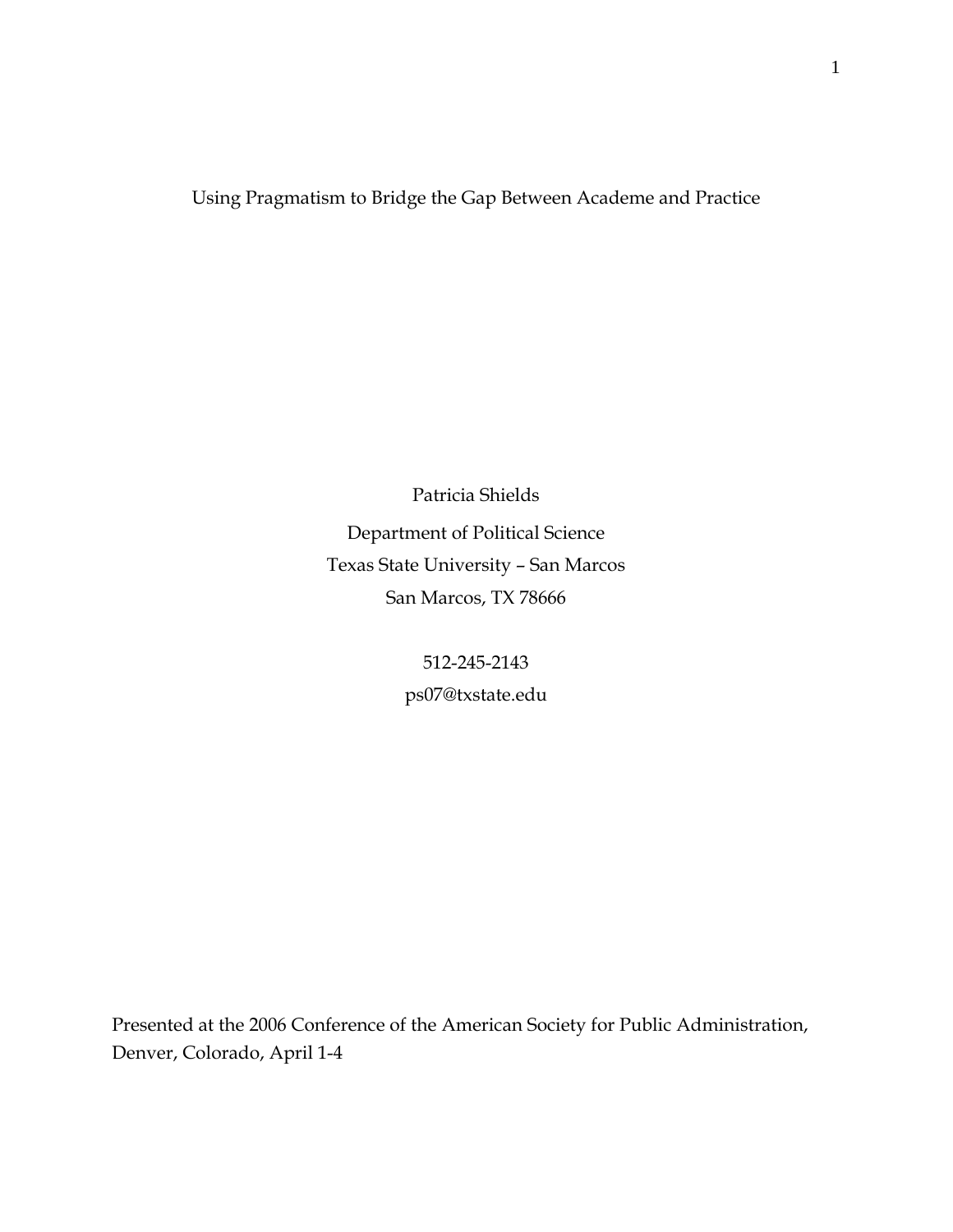#### Using Pragmatism to Bridge the Gap Between Academe and Practice

Patricia Shields Texas State University

*The marriage of theory and practice is endlessly fertile.* (James, 1907, 210)

## **Introduction**

 $\overline{a}$ 

In a 2003 *Public Administration Review* article, Michael Bolton and Gregory Stolcis (2003, 627) ask why practitioners find academic research so nearly irrelevant. They are dismayed by the lack of congruence between practitioner needs and academic research. Their analysis points to several causes. For example, the scientific method rewarded in academia often fails to fit real world problems. Practitioners are also more comfortable with knowledge derived from experiential sources such as case studies and common sense. The scholars focus on developing theoretical versus practical knowledge was also criticized.

The divide is also manifest from the academic side. For example, renowned scholars like Ken Meier (2005,654) believe "many of the concerns of practitioners are just not very interesting."[1](#page-1-0) Hugh Miller (2005, 372 ) is impatient with practitioner's

<span id="page-1-0"></span><sup>&</sup>lt;sup>1</sup> It should be noted that much of the Meier (2005) article was tong in cheek and this may not be his view.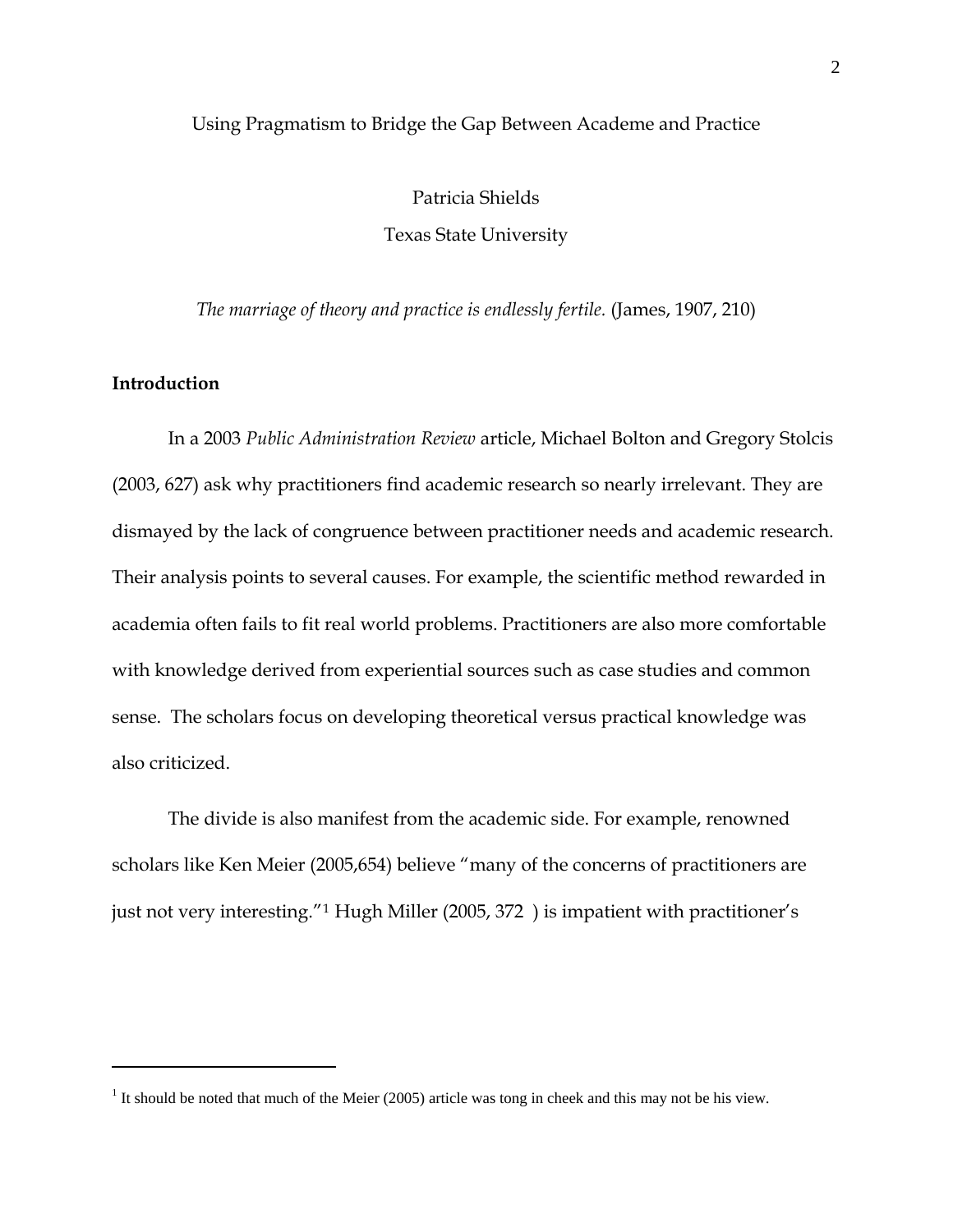questions and does not want to perform a "teaching service" because he is addressing his remarks to the scholarly guild.<sup>[2](#page-2-0)</sup>

This divide is also apparent in related fields such as business administration. Warren Bennis and James O'Toole (2005, 2-3) maintain that business schools have lost their way because they have adopted a physics or economics model of science and have ignored the real world of business. Faculty are rewarded for publication in journals that use sophisticated quantitative techniques that provide "little insight into complex social and human factors and minimal time in the field discovering the actual problems facing managers." They suggest that business schools adopt a model closer to medical school were practicing doctors teach and do research.

This paper is to first, describe the nature of the academe/practitioner divide. Second, the practitioner friendly philosophy, classical pragmatism is introduced as a way of addressing the divide. Classical pragmatism treats theory and methods of research as tools of practice. Third, the Texas State MPA Program successfully applies classical pragmatism and the "theory as tool of practice" in their capstone research projects. In so doing student/practitioner skills are strengthened and a practitioner friendly academic research (process and product) results.

## **Academic/Practitioner Divide**

<span id="page-2-0"></span> $2$  Ironically, Miller (2005) was chiding our own Greg Stolcis (2004).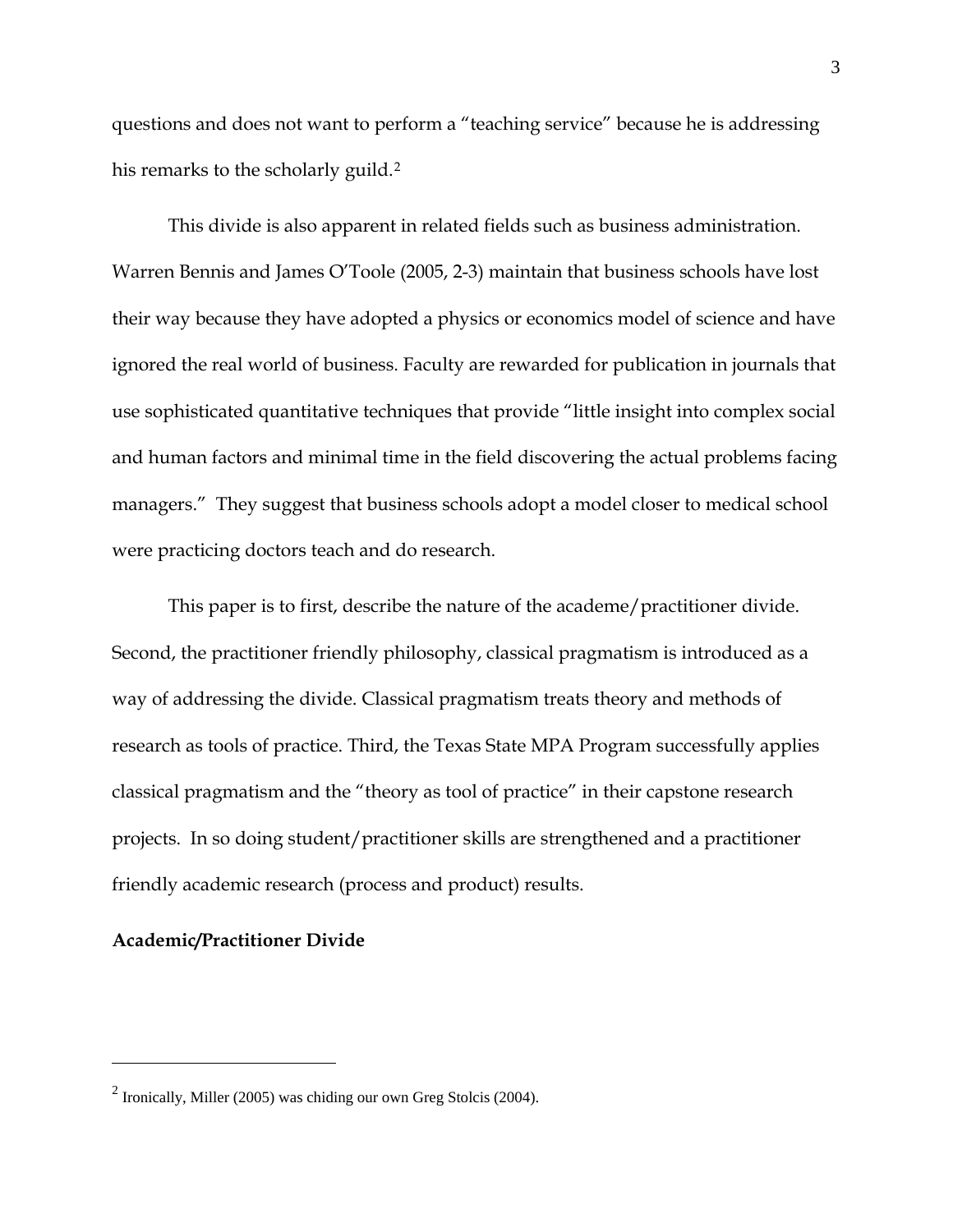Jos Raadschelders (2005) developed a four-part typology of public

administration knowledge that is helpful in explaining why the scholarship of academe is often of little use to practitioners (1 – scientific knowledge; 2 – practical experience; 3 – practical wisdom and; 4 – relative existence). Raadschelders (2005) four types of knowledge are suggestive of the complexity of the divide and how it can manifest itself in different ways. Practical experience and practical wisdom are associated most closely with practitioners while scientific knowledge and relative existence (post modern) are primarily the domain of academics.[3](#page-3-0) If practitioners and academics find themselves operating within different knowledge spheres it is perhaps not surprising that they question the relevance of each other. The knowledge of PA is multidisciplinary and draws upon a broad array of theories and approaches found there. Raasdschelders (2005) suggests that these forms of knowledge are compartmentalized and we need meta-theories that can unite them. As we shall see, the classical pragmatism of Dewey and James is a good candidate to dispel this compartmentalization.

Aimee Franklin and Carol Ebdon (2005) introduce the Wheel of Practice as a device to explore how practitioners view the world. The phases in the Wheel of Practice begin "when the practitioner identifies a need for a change and has a vague *idea* that innovation is necessary to guide them in this change" (Franklin & Ebdon, 2005, 635). From there the practitioner "attempts to identify *best practices* based on the experience of others" (Franklin & Ebdon, 635). Third, the practitioner *adopts* the practice and finally,

<span id="page-3-0"></span><sup>&</sup>lt;sup>3</sup> While both of these approaches are in academia, this is also a source of conflict.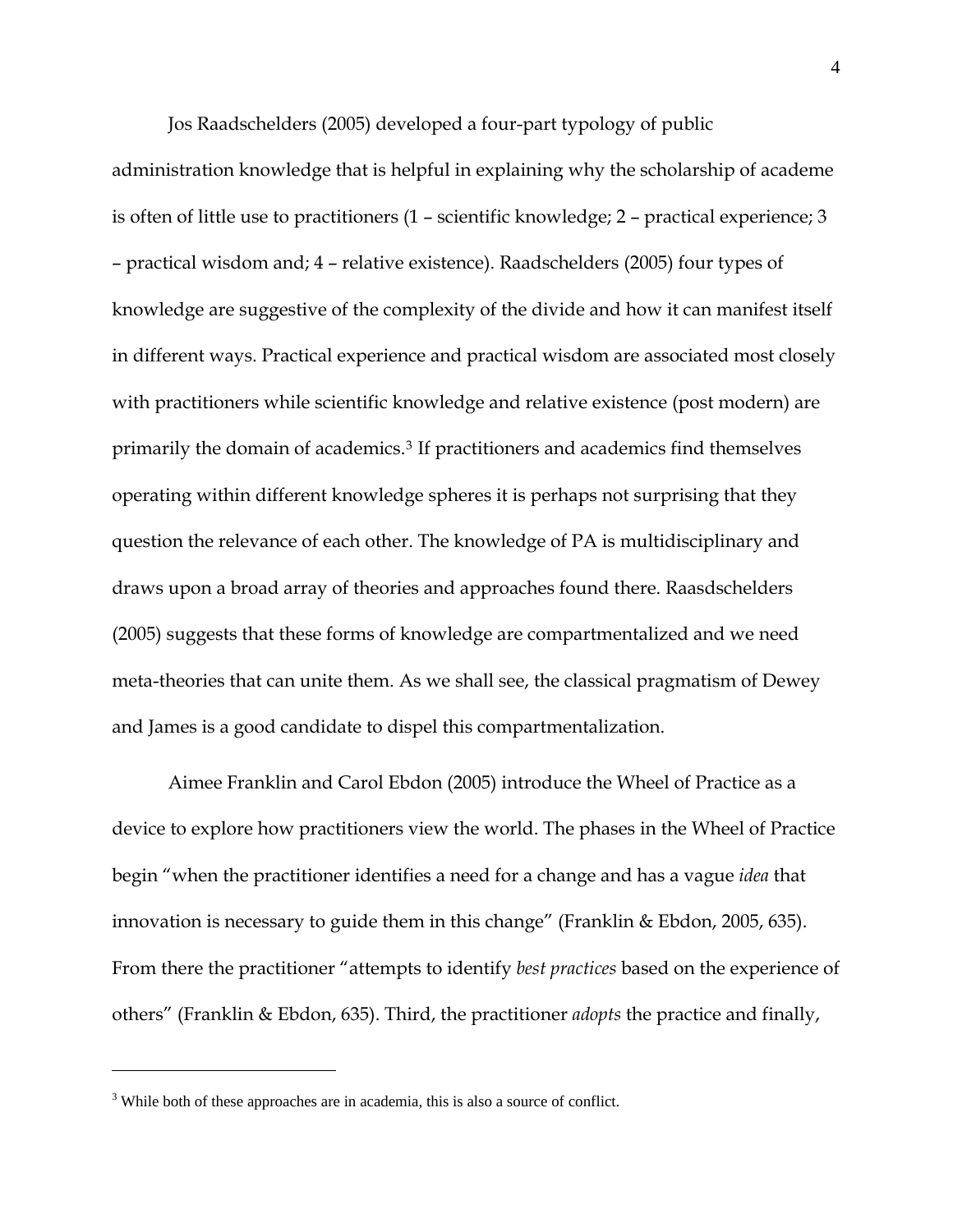"after implementation, the changes lead to certain *consequences*" and *adaptation* in light of the consequences (Franklin & Ebdon, 636) (italics added).

Franklin and Ebdon (2005) draw distinction between the empirical worlds of science and practice. The two approach the external world from different directions. The scientist/logical positivist use rigorous tests of verification. Practitioners live in a world of variety and exception and are satisfied with "information on best practice" (Franklin & Ebdon 2005, 637). They are willing to justify their "course of action through the use of outside information deemed to have high credibility because it works; or 'experts' have said so" (Franklin & Ebdon 2005,637). Franklin & Ebdon (2005, 646) conclude that public administration needs to "strengthen the connection between the Wheel of Science and the Wheel of Practice."[4](#page-4-0)

Franklin & Ebdon (2005) do not discuss where theory fits into the wheel. Can the connection between science and practice be strengthened through theory? The classical pragmatism of Dewey and James include a role for theory and that as we shall see strengthens the "connection between the Wheel of Science and the Wheel of Practice" (Franklin & Ebdon 2005, 646).

The debate over the role of science and practice is also manifest as a debate over the methods used. Scientific knowledge is associated with quantitative techniques like regression or formal modeling, while practical wisdom is associated with qualitative

<span id="page-4-0"></span><sup>4</sup> We will see that the Wheel of Practice advocated by F&E has many similarities to Dewey's "community of inquiry" principles. Unlike F&E's Wheel of Practice that does not have an explicit role for theory or theorizing, classical pragmatism treats theory as a tool of practice.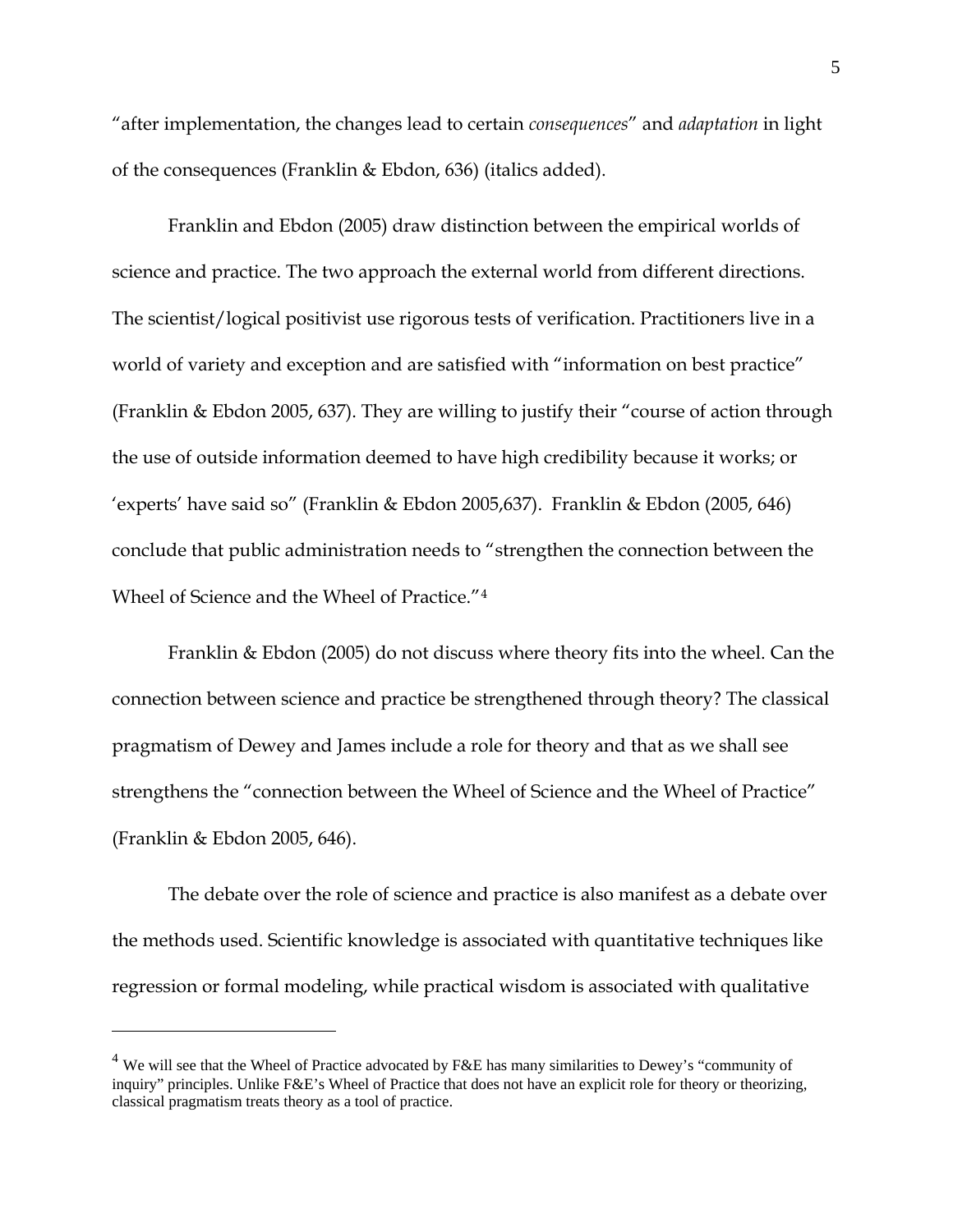methods such as case studies (Bolton & Stolcis 2003). The reward system in academia favors sophisticated quantitative methods. For example, Bennis and O'Toole (2005) are concerned about tenure and promotion decisions linked to publishing in highly quantitative journals.

In "The Iron Cage of Methodology," Daniel Lowery and Karen Evans (2004, 307) carefully examine the connection between empirical truth claims, theory and method in public administration. They build a model that link quantitative techniques to positivism and theories like behavioralism, economic theory and engineering. Qualitative techniques, on the other hand, are associated with interpretivist/constructivist paradigms and theories such as critical theory, decision theory, political theory, pragmatism and legal theory. Lowery and Evans (2004) clearly show how the multidisciplinary and interdisciplinary nature of public administration calls for both quantitative and qualitative methods. They believe that public administration is weighted toward quantitative methods and the methodological training of Ph. D. and MPA students contributes to this emphasis. They maintain that a broader array of methodological approaches that include a wider inventory of qualitative techniques have the potential to strengthen both the field of study and the practice of public administration. This in turn should enhance the relationship between public administrators and citizens.

This paper is designed to show how the approach to applied research used by the Texas State University MPA Program addresses the academic/practitioner divide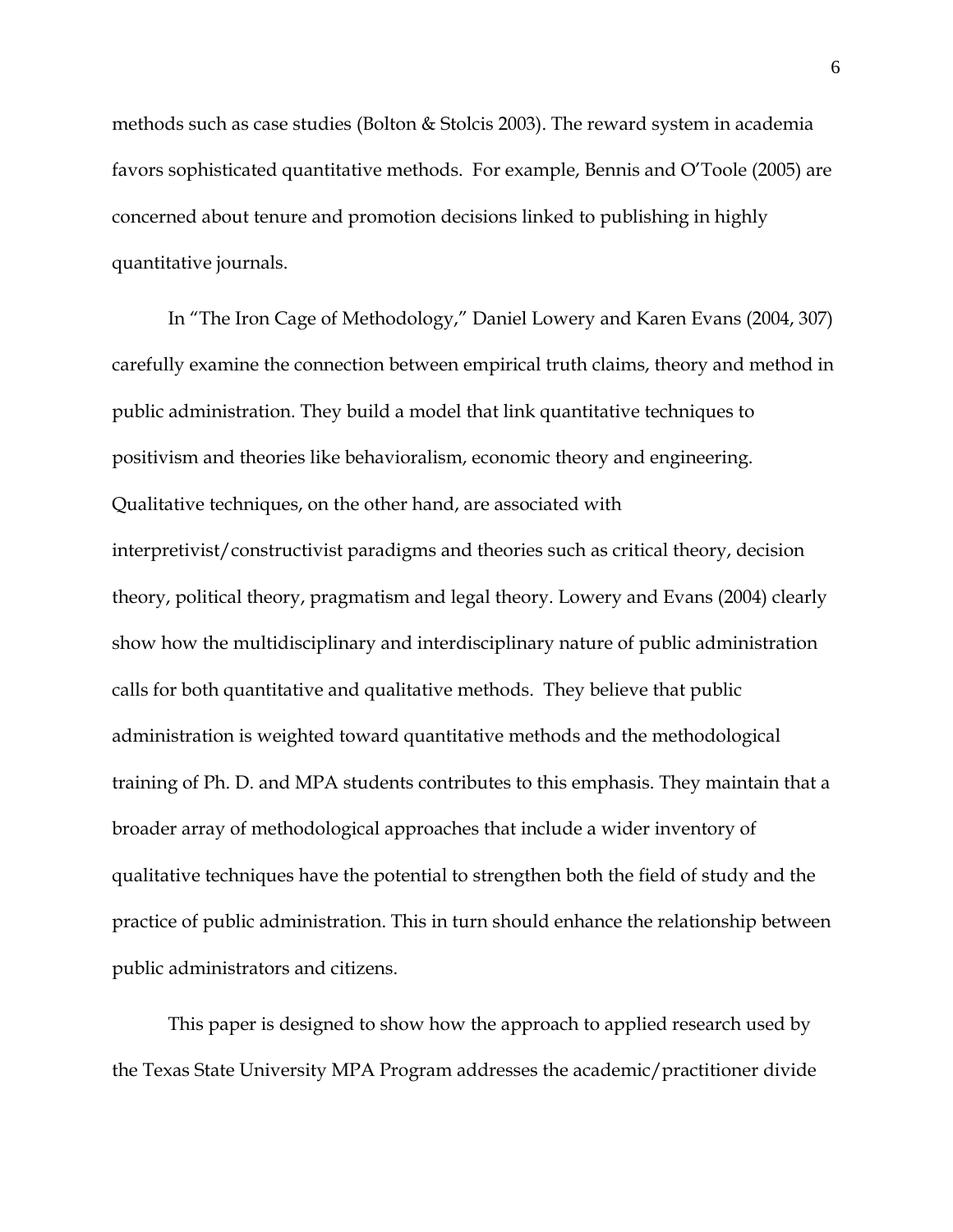by employing the classical pragmatism of Dewey, James, Peirce and Addams in their capstone projects. Dichotomies like theory/practice, quantitative/qualitative and science/practical experience are bridged and brought to bear on public administration issues.

## **Classical Pragmatis[m5](#page-6-0)**

 $\overline{a}$ 

Classical "Pragmatism is the philosophy of common sense. It uses purposeful human inquiry as a focal point. Inquiry is viewed as a continuing process that acknowledges the qualitative nature of human experience as problematic situations emerge and are recognized. Recognition involves the doubt associated with questioning existing belief systems. Doubt is resolved through critical reasoning and ultimately tested in action. It is the philosophy of common sense because actions are assessed in light of practical consequences. Finally, inquiry is not necessarily limited to individual effort rather it often incorporates a "community of inquirers." (Shields, 1998) In other words, the problem, evidence and resolution are all subject to input from the community affected by the problematic situation.[6](#page-6-1)

The above definition is very close to the framework Franklin and Ebdon (2005, 636) (Wheel of Practice) use to explain the dynamics of practical *experience* as a mode of knowledge in public administration. In the first stage of the Wheel of Practice Franklin

<span id="page-6-0"></span><sup>&</sup>lt;sup>5</sup> For more information on pragmatism and public administration see Brom and Shields, 2006; Evans 2000; Evans 2005; Hildebrand 2005; Shields 1996; Shields 1998; Shields 2003; Shields 2004; Shields 2005; Snider 2000; Snider 2005; Stolcis 2004; Webb 2004.

<span id="page-6-1"></span><sup>6</sup> Also, problematic situations are not limited to practical concerns but can include the creation of abstract knowledge.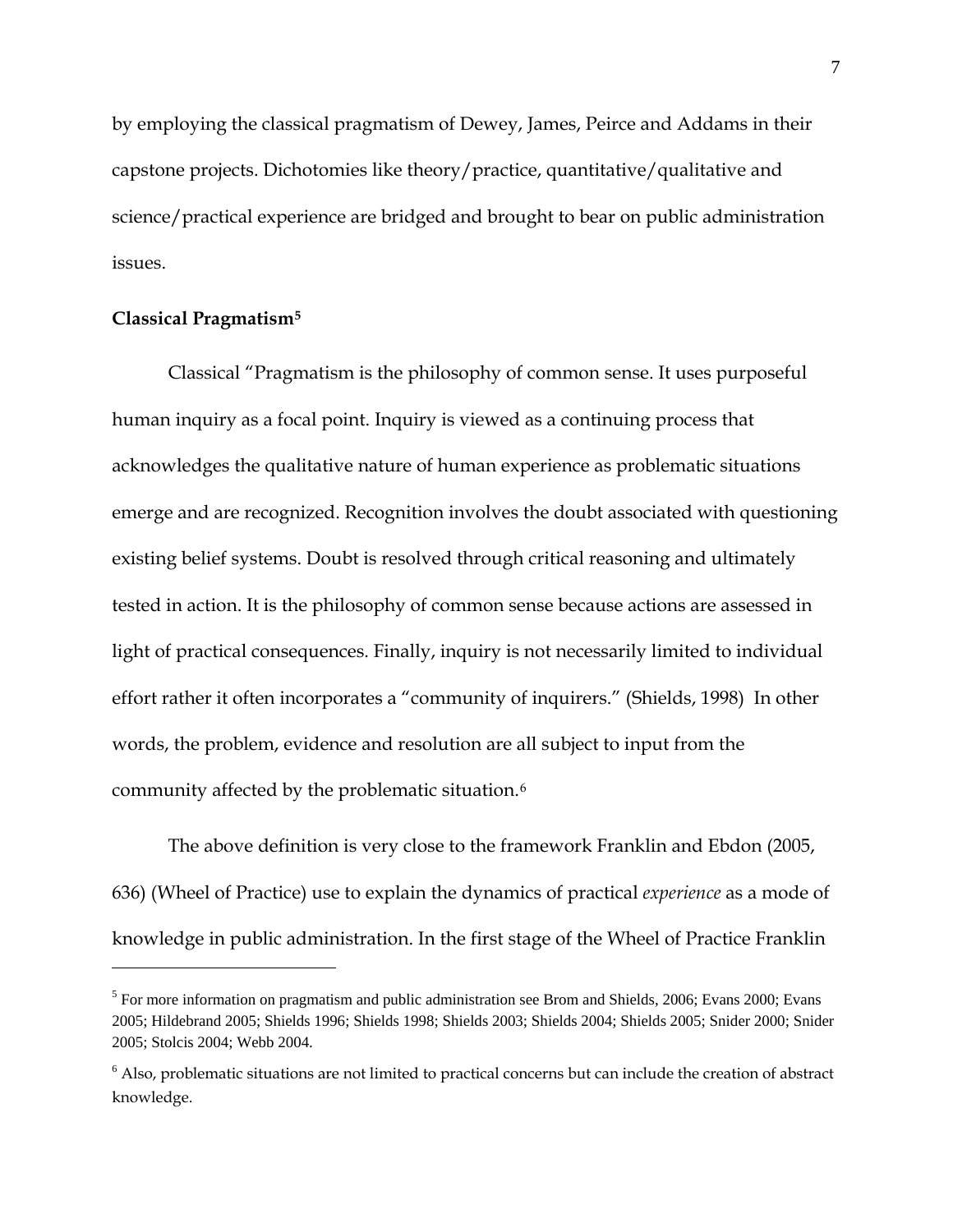and Ebdon discuss the practitioner's sense of a "vague *idea*" for a need to a change that motivates a search for "*best practice* based on the experience of others." The definition of pragmatism actually refines the meaning of this "vague idea." Pragmatism "acknowledges the qualitative nature of human *experience* as problematic situations emerge and are recognized" (seems pretty close to that vague idea). Franklin and Ebon's "vague idea" also probably emerges when practitioners notice their "doubt" that things that are need to change. The search for best practice is the way the "doubt is resolved." The best practices are similar to working hypotheses (it is the practitioners working hypothesis that the best practice should be tried – and subsequently tested in action!).

Hopefully, the search for best practices incorporates some "critical reasoning" found in the definition of pragmatism. According to Franklin and Ebdon (2005) the practitioner "*adopts* the practice." Or, from the pragmatic definition potential solutions are "tested in action." After implementation, practitioners assess the *consequences* of adapting the best practice. Classical pragmatism assesses action in "light of practical *consequences*." I would argue that the Wheel of Practice is a restatement of the definition of classical pragmatism within the context of public administration (minus a few important elements like the community of inquiry).

For purposes of this discussion, classical pragmatism has a way of viewing theory that helps bridge the divides such as theory/practice and science/practice. For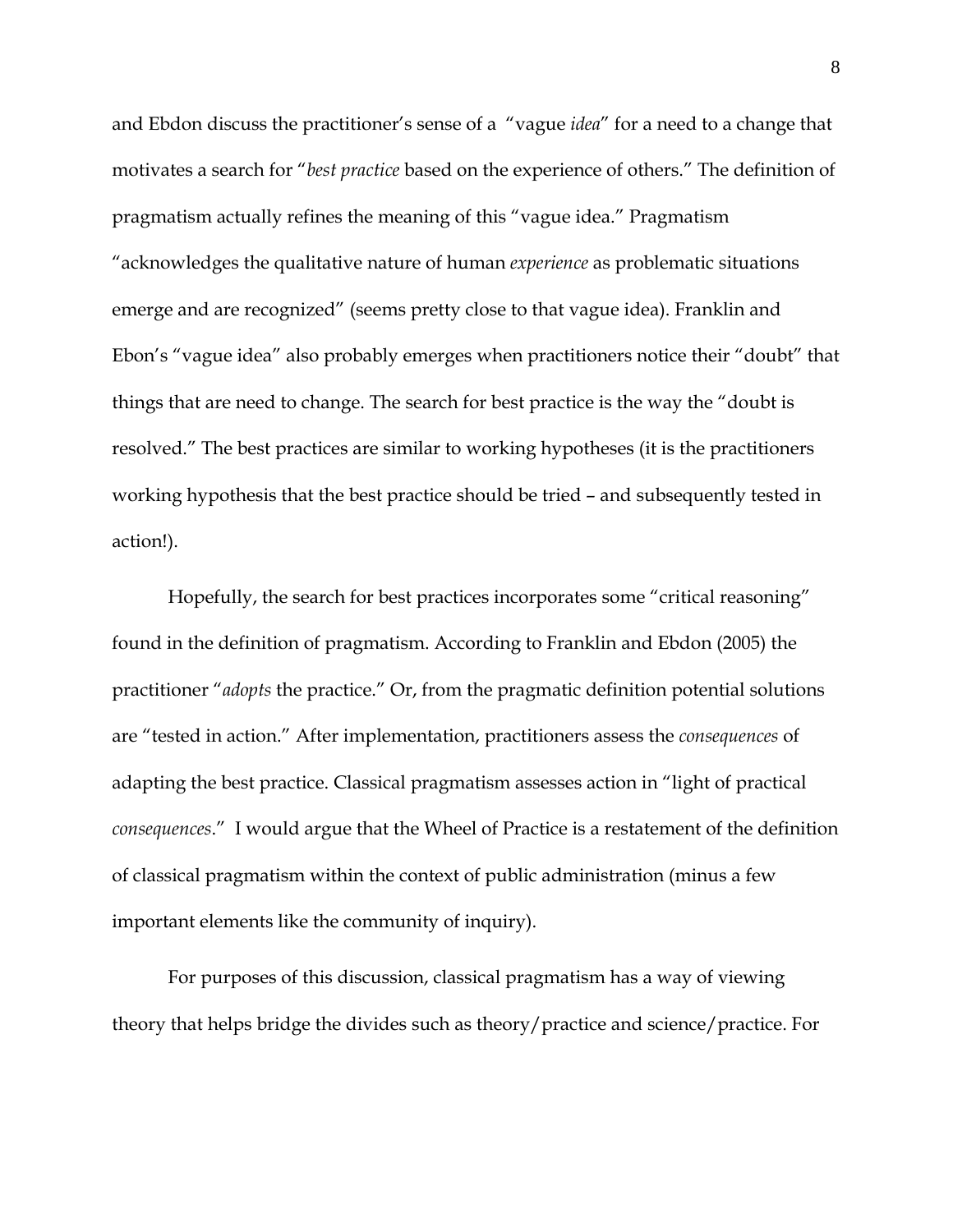the classical pragmatist, theory is a tool of practice. James and Dewey illustrate this point in many of their works.

## **Theory as Tool**

In *Logic: the Theory of Inquiry*, Dewey (1938) demonstrates how the pragmatic view of science contrasts with the ancient Greek tradition. "The Greeks used *theoras*, *praxis* and *poiesis* to classify ways of knowing. "Theoras (or theory) is derived from the Greek word for god. Theory dealt with the divine and the 'fixed essence' of nature" (Shields 1998). The foundational notions of knowledge are derived from this tradition. For Plato, "aesthetic contemplation precluded or rendered inferior any serious interest in instrumentation" (Hickman 1990, 83). Praxis (or practice) dealt with the "concrete performance of some activity based on the deliberate choice of a free citizen" (Hickman 1990, 107). Poiesis (or product) is associated with productive activities.

The hierarchy of Greek social organizations reflected these 'ways of knowing' (Hickman, 1990, 109). The philosopher engaged in contemplation, the artisan (sculptor, ship designer), engaged in making, the craftsman (carpenter, shipbuilder) handled the society's production of goods and services. This philosophic formulation, reinforced by a social structure, created a "division between practice and theory, experience and reason" (Dewey 1938, 73). As a result scientific discovery was not valued in Greek society.

Dewey argued that in the actual productive activities of 20<sup>th</sup> century science, the classical Greek hierarchy was inverted. For modern science, "theory became a tool of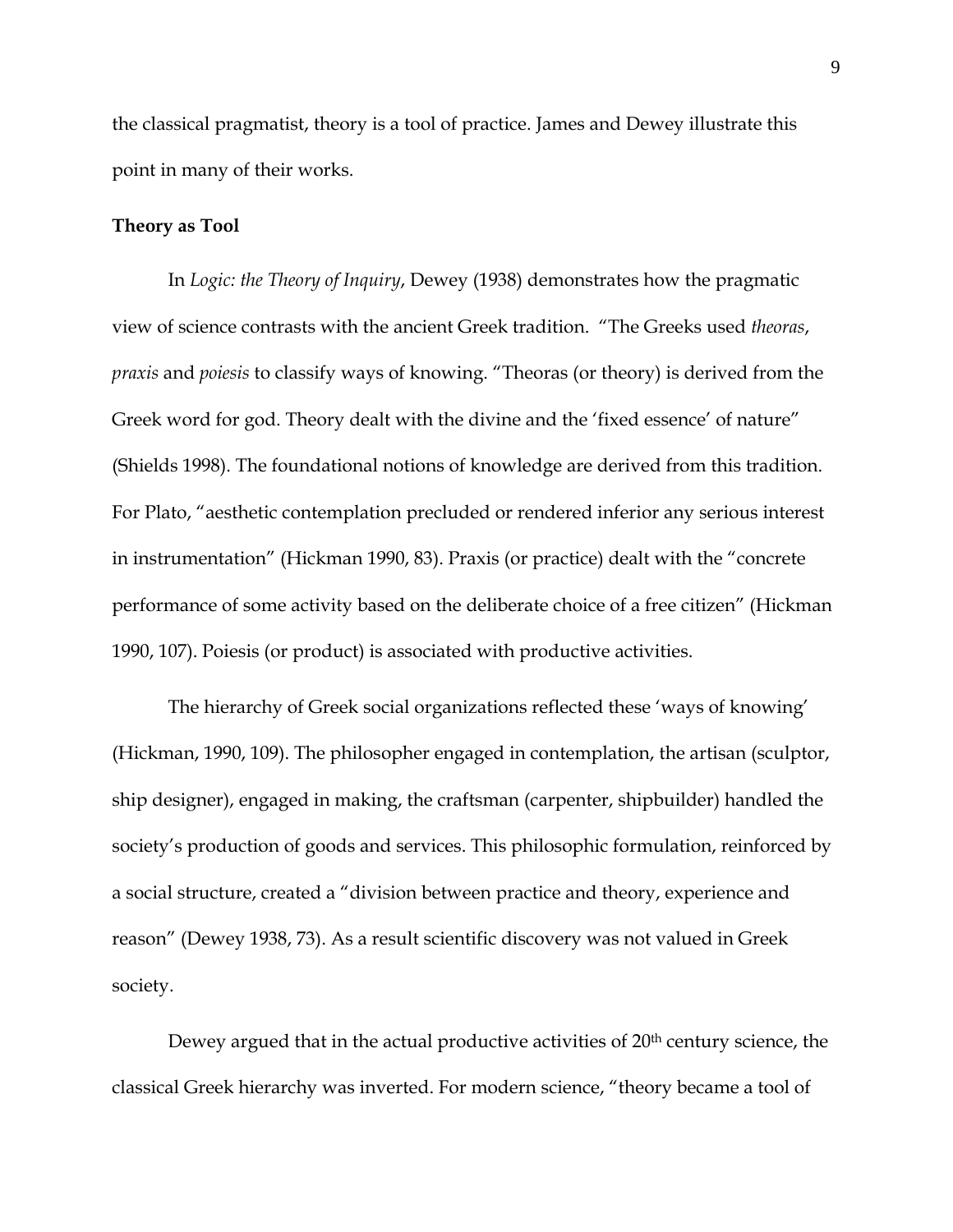practice and practice a means to the production of new effects. Theory no longer had to deal with final certainty but instead as working hypotheses with the tentative and the unsolved" (Hickman 1990, 99). Theory helped resolve the problematic situations in practice and production - scientific progress occurred in the interaction between practice and production. Theory became a tool that mediated scientific progress (Shields, 1998)

## **Hotel Corridor**

 $\overline{a}$ 

The theory practice debate can be examined using the hotel corridor metaphor introduced by William James (1907, 54). Theories are found within rooms that are connected by a corridor. All the rooms open out to it and all the rooms can be entered. Those with a problematic situation own the corridor and the right to move freely from room to room. The theories inside the rooms are judged by their usefulness in addressing the problem. For example, considered a patient with back pain (problematic situation). He or she is in the corridor with the problem. The hotel rooms may correspond to chiropractic, orthopedic, or acupuncture fields of study. Each room contains very different paradigms to explain the source of pain. There are also different ways to diagnose (interact with empirical world) and treat (hypotheses and test hypotheses) the pain. The person with the back problem knows when relief occurs. The ultimate test of the value of the treatment is the relief of pain (consequences).[7](#page-9-0)

<span id="page-9-0"></span> $<sup>7</sup>$  Of course consequences are not as one-dimensional as this example suggests. There may be differences in cost and</sup> time among the treatment approaches. There will also be differences in the ability of the patient to understand and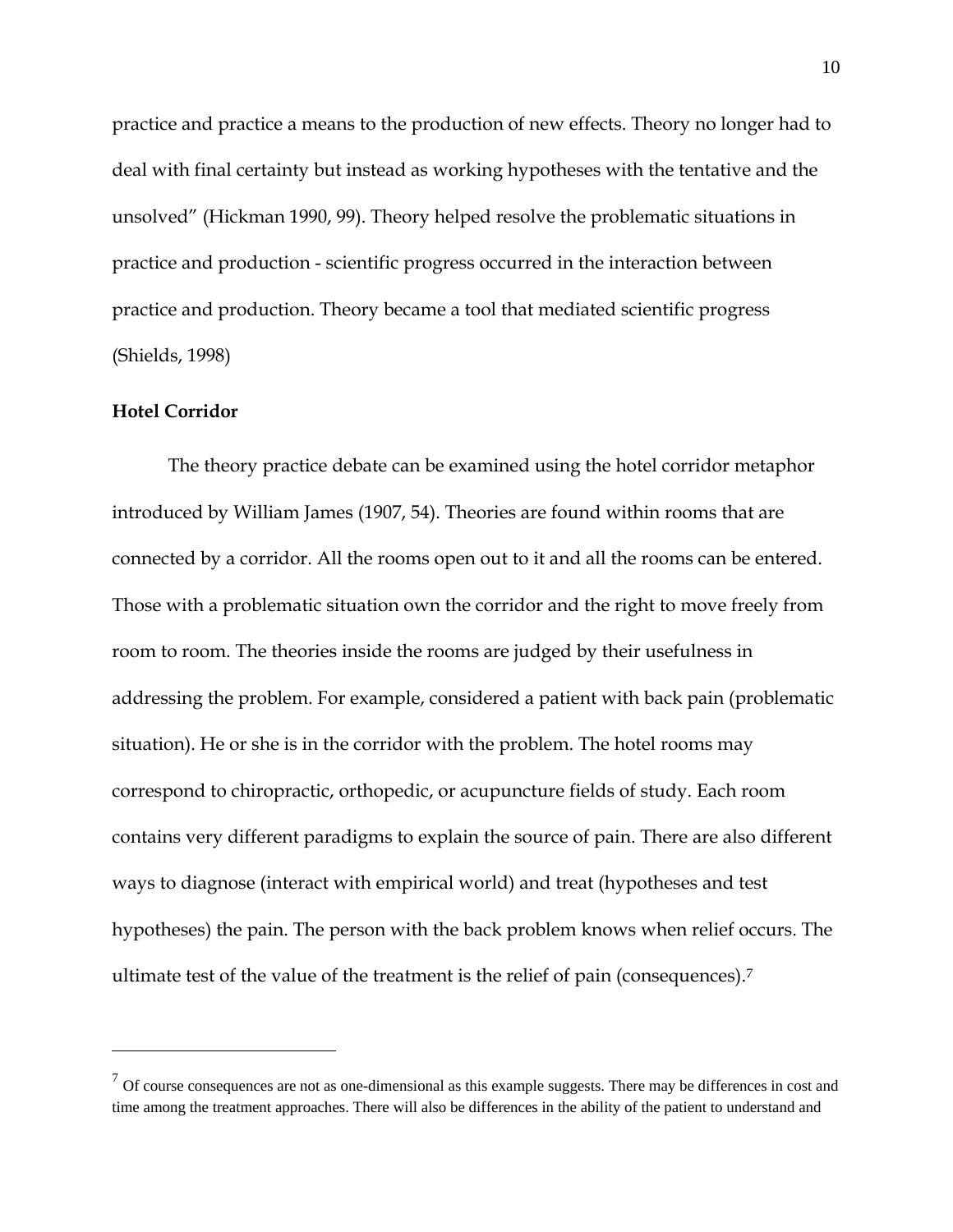The multidisciplinary nature of public administration is consistent with the hotel corridor metaphor. The tools of theory and methods found in the rooms should enable practicing public administrators to address problematic situations. Even within the hotel room there may be an array of tools and different ways to approach the problem at hand.

Using pragmatic logic, one would not expect a unifying PA theory. Rather, PA is organized around the principle that theories are useful and should be judged by their usefulness in solving problems. The theories of political science, psychology, sociology, economics, and so forth are in the rooms. "Unity is achieved because the pragmatic administrator owns the corridor, walking from room to room using the theories that address ongoing problems. Ownership of the corridor joins theory and practice. " (Shields 1996, 399). The corridor is the connecting framework that can dispel the compartmentalization of PA knowledge discussed by Raadschelders (2005).

Perhaps Bolton & Stolcis (2003) are saying that the choice of hotel rooms is too limited, or the tools in the hotel rooms are difficult to understand and apply. The approach to research methods at the Texas State MPA Program creates an additional hotel room where MPA students can craft their own tools or learn how to better use and choose the tools in the other rooms.

## **Theory as Map**

 $\overline{a}$ 

relate to the approach. For some problems, there may be agreement that one of the rooms has the best approach (broken back). Nevertheless, the patient knows if the pain is reduced and can experience healing.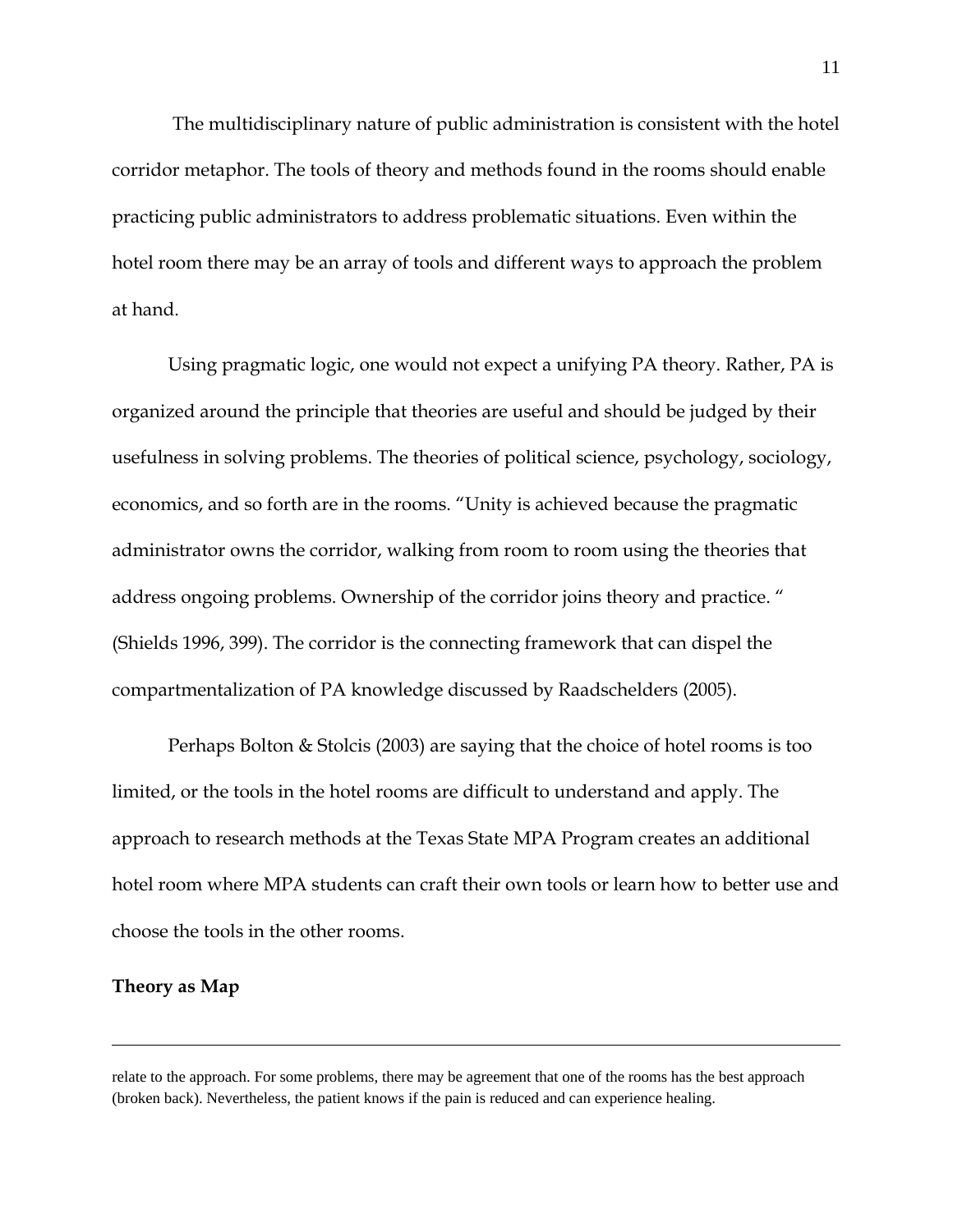Dewey often used the metaphor of a map to explain theory. Like maps, theories are tools. They represent a reality that help one resolve problems. They allow us to navigate the experiential world. Like maps, theory in empirical inquiry must have a directive function (Dewey 1938, 402). Mapmakers take a three-dimensional world and translate it to a two dimensional map. In the process, they distort and make choices that account for the interests of the user but given an overall purpose/problem this translation-distortion facilitates navigation. All maps have distortions. And, maps have practical use in resolving how to travel from one point to another. (Shields 2005) In addition, like most tools, maps are tangible. One can see and touch a map. It is also possible to build or construct crude maps when faced with a problematic situation. Good maps also allow the searcher to see both the big and little picture simultaneously.

## **Work Smarter**

William James has a practical justification for theory, People who use theory work smart because it takes "far less mental effort" to understand the complexity of the world. Theory is a "labor saving contrivance" – a tool that helps us make sense of the world.

> The facts of the world in their sensible diversity are always before us, but our theoretic need is that they should be conceived in a way that reduces their manifoldness to simplicity. Our pleasure at finding that a chaos of facts is the expression of a single underlying fact is like the relief of the musician at resolving a confused mass of sound into melodic or harmonic order. The simplified result is handled with *far less mental effort* than the original data. And a philosophic conception of nature is thus in no metaphorical sense *a labor-saving contrivance*. (James 1959, p. 4) (Italics added).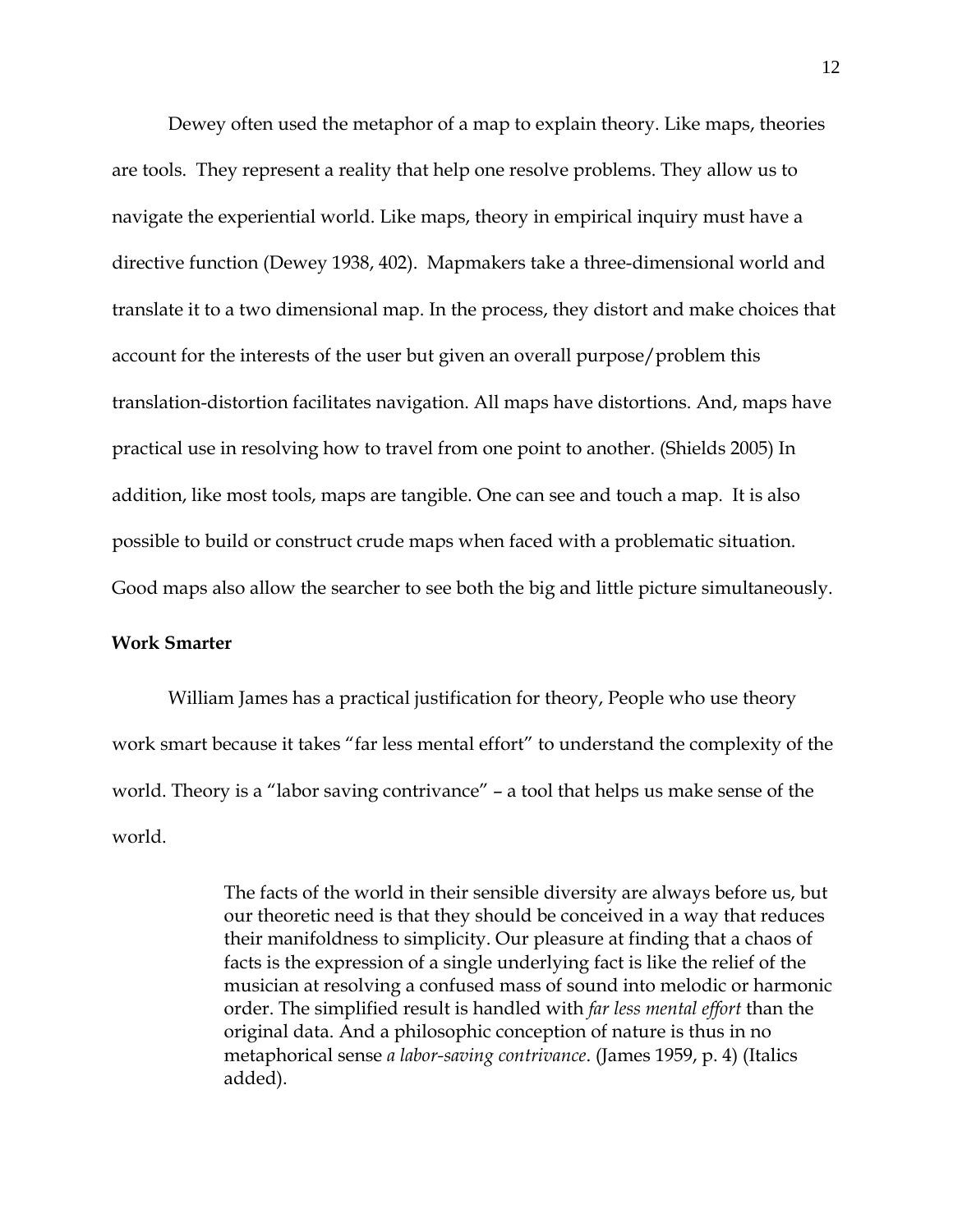Using this conceptualization, one can see the value of theory and theorizing (reducing the manifold to simplicity) for everyday life. Practitioners may be able to use the tool (theory) or may be able to build the tool (theorize) to address problematic situations – and work smarter.

## **Community of Inquiry**

The community of inquiry is an idealized construct that demonstrates how theory is used as a tool in the larger process of inquiry. It also demonstrates how inquiry is social. Futher, Dewey and Addams conceptualization incorporates a rich theory of participatory democracy. Obviously, public administration faces problematic situations in social environments. Further, the link to participatory democracy provides a way for public administration practitioners to explicitly link their practice to broader democratic values.

 Common to all communities of inquiry is a focus on a *problematic situation*. The problematic situation is a catalyst that helps or causes the community to form and it provides a reason to undertake inquiry. Most problematic situations require further investigation and action (i.e., inquiry). Second, members of the community of inquiry bring a *scientific attitude* to the problematic situation. The scientific or experimental attitude is a willingness to tackle the problem using working hypotheses that guide the collection and interpretation of data or facts. Both theory and method are viewed as tools to address the "problematic situation." In addition, the notion of community is inescapably linked with *participatory democracy*. The parameters of the problematic situation and approaches to resolution are shaped by the interaction of the community and the facts. The democratic community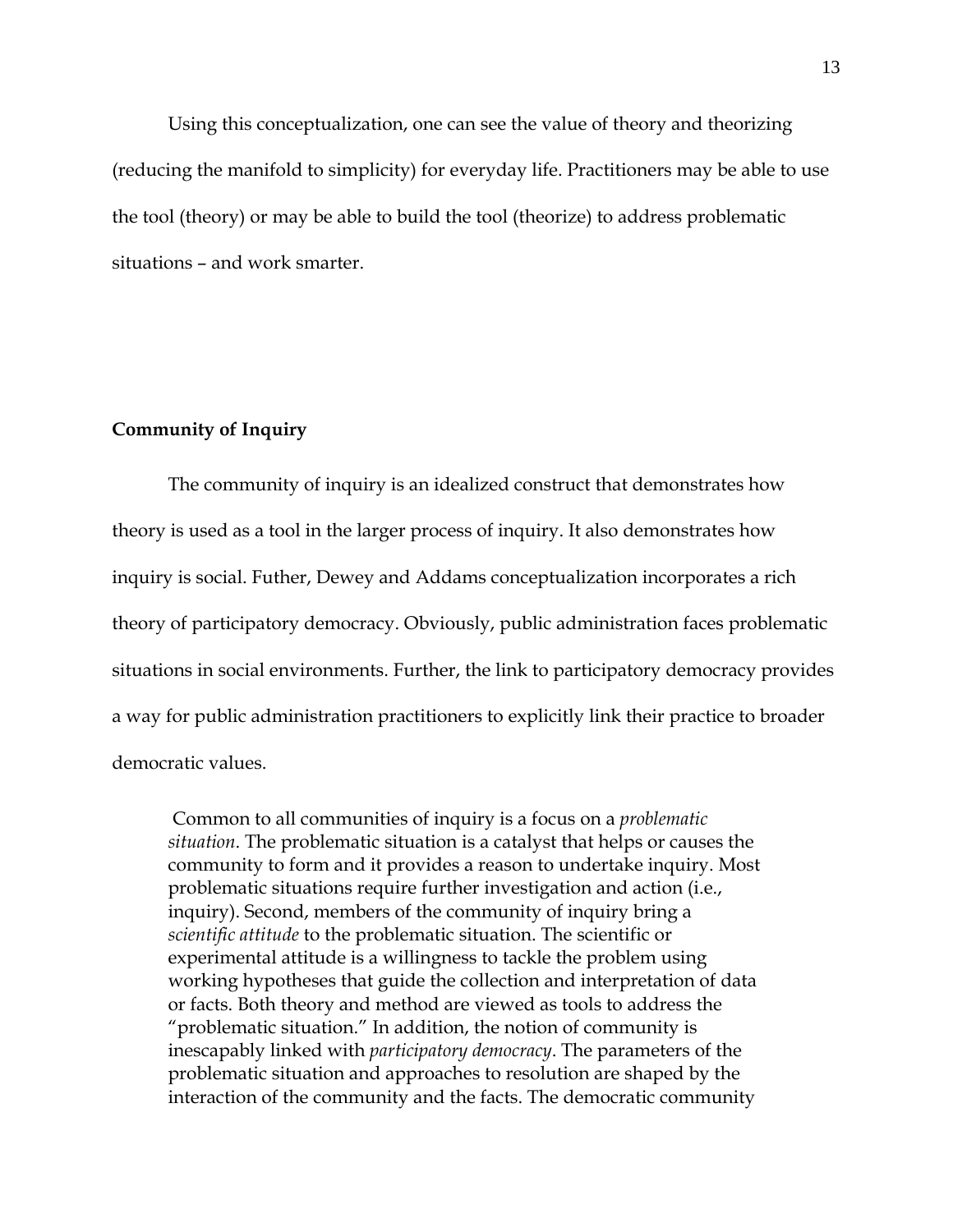also takes into account values/ideals such as freedom, equality and efficiency as it considers goals and objectives. The three key ideas: problematic situation, scientific attitude and community as participatory democracy, reinforce each other. The three components must work together for the community of inquiry to really be effective (Shields 2003, 511).

Dewey's problematic situation is a flexible construct. Some problems may best be addressed using formal scientific approaches. On the other hand, practitioner experience might also be used to address a more narrow or contextual problem. The 'problematic situation' can be addressed by different sources of knowledge. The scientific attitude suggests that the knowledge should, however, be connected to the empirical world. And, it should be approached with the willingness to see the unexpected.

Dewey's process of inquiry begins and ends in experience. Empirical consequences; not popularity, consensus, or rhetorical prowess controls inquiry. Dewey has "faith that the conclusions yielded by the process of inquiry will be persuasive to those who engage in it for precisely the same reason that scientific explanations are persuasive. There is a community engaged in inquiry. Inquiry is an open-ended process with positive feedback. The knowledge yielded by this process--what Dewey calls warranted assertibility--is not infallible, simply the best currently available" (Webb, 2000 p. 5).

The community in the community of inquiry is not based on physical proximity but rather rooted in the desire (of interested parties) to address a common problem. Dewey's conception of community is also closely connected to his understanding of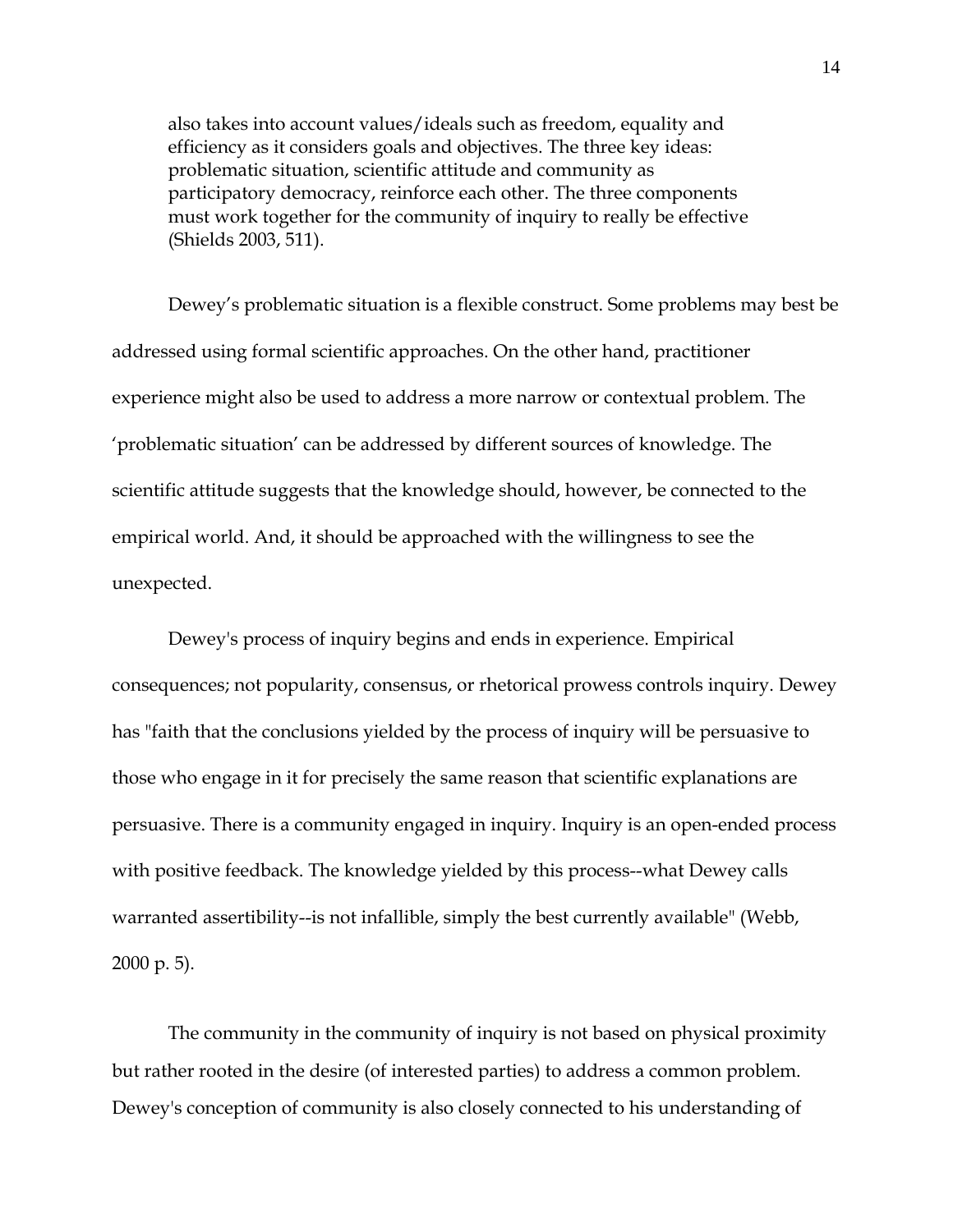democracy as a kind of cooperative experiment (Seigfried, 1996, p. 92). The values of democratic community – mutual toleration, mutual respect, give and take pervade all aspects of his thought. For Dewey the success of the community depends upon cooperative efforts to seek the common good in a democratic way.

 Dewey does not see democracy as simply giving everyone a say in a squabble over cutting up a pie of given size. Rather, his conception includes the capability of designing a better pie or imagining and constructing something other than a pie. This characteristic requires the capability for inquiry on the part of the participants (Shields 2003, 523).

## **Theory & Practice: The Texas State MPA Program**

 $\overline{a}$ 

Perhaps the connection between academe and practice can be strengthened if practitioners see how academe can provide the hotel rooms and maps that help resolve problematic situations. In addition, and more importantly, academe can help practitioners learn how to theorize and build their own theories (and communities of inquiry).

Since 1998, the capstone papers of students at Texas State University have won the Pi Alpha Alpha masters student paper award five times $^8$  $^8$ . The papers are so successful because students have mastered the art of building and using the tool of

<span id="page-14-0"></span> $8$  The actual Capstone papers or Applied Research Projects run 50 to 100 pages. The Pi Alpha Alpha papers are shorter versions in keeping with the 20-page limit. Most Capstone papers written since 2001 are available at <http://ecommons.txstate.edu/arp/> . This website also contains abstracts and titles for the capstone papers since 1992. The Texas State University library has catalogued all ARPs dating back to the mid 1970s.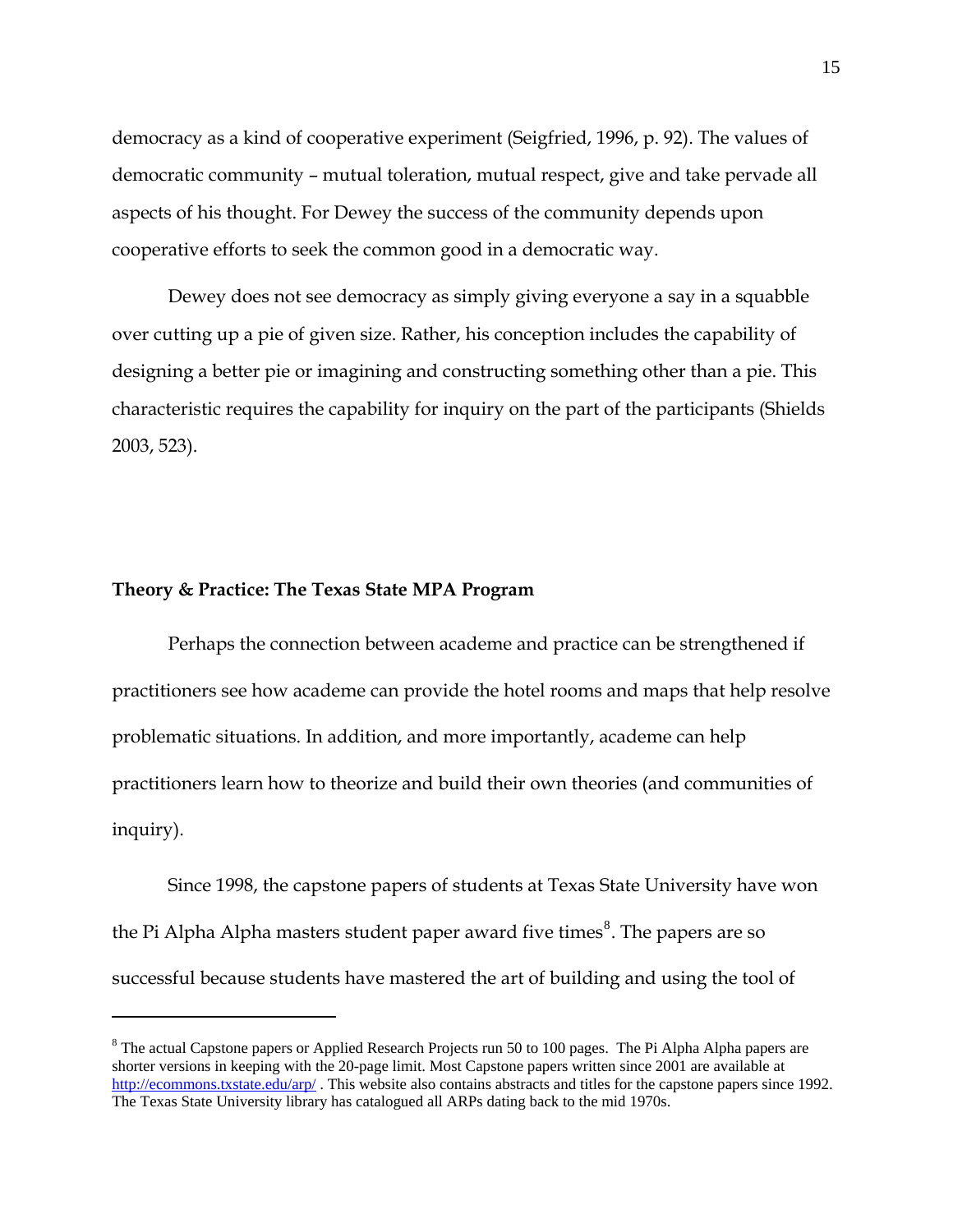theory (or conceptual frameworks). These conceptual frameworks built by the students act like maps that give coherence to their efforts.

## **Critical Thinking**

Before examining how Texas State University Students use theory as a tool in their Applied Research Projects, we will take an aside to investigate how critical thinking also plays a part. In 1956, Benjamin Bloom identified six broadly accepted levels of the cognitive domain (Limbach &Waugh 2005). Theses are introduced here because students must reach the higher or critical thinking levels of the cognitive domain if they are to build a theory. Table 1 identifies the levels and describes the intellectual activities associated with each.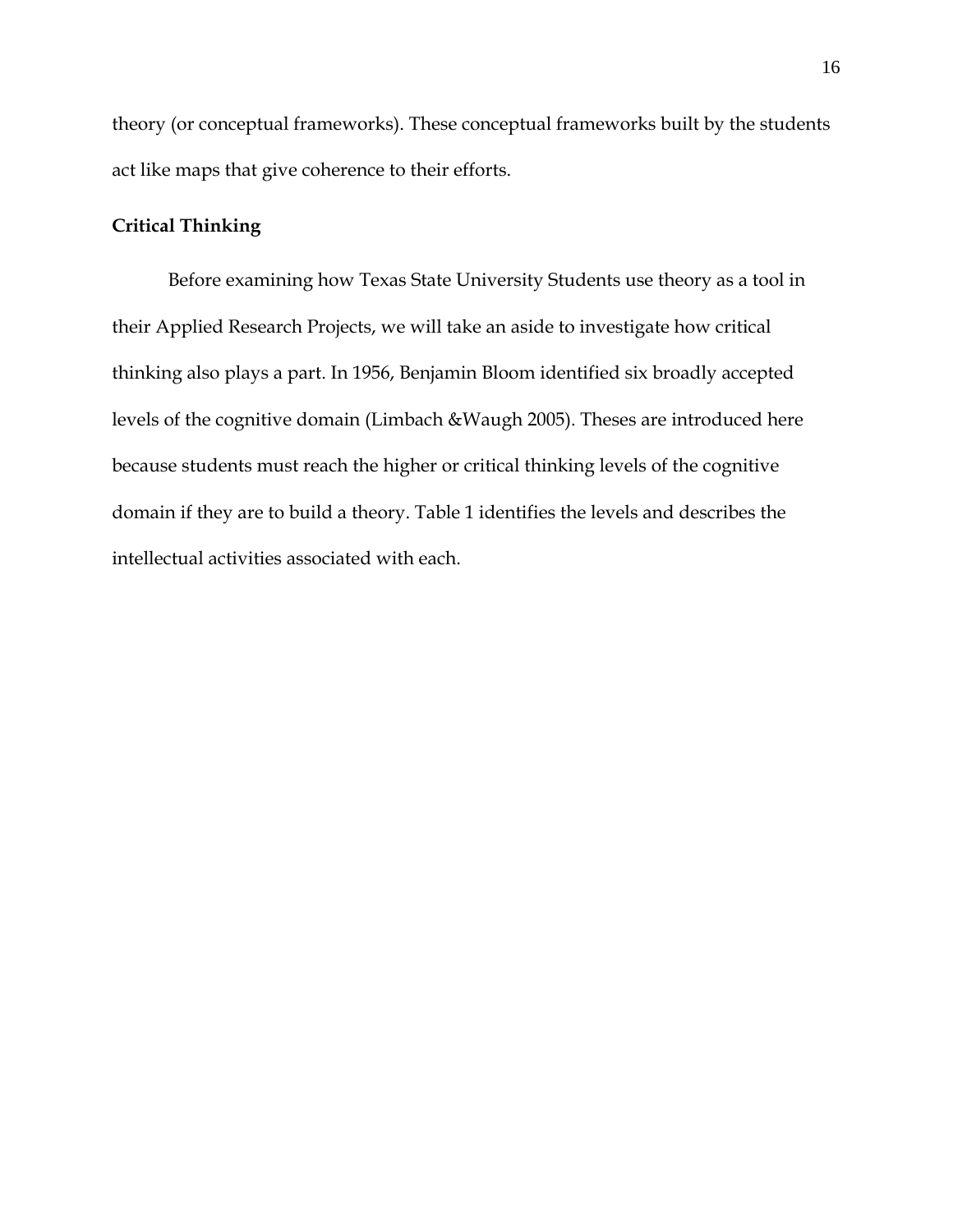| apı |  |
|-----|--|

## Bloom's Taxonomy of the Cognitive Domain

| Levels of<br>Cognitive<br>Ability | Focus                                                                                                         | Behavioral verbs representing<br><b>Intellectual Activity</b>                                                                          |
|-----------------------------------|---------------------------------------------------------------------------------------------------------------|----------------------------------------------------------------------------------------------------------------------------------------|
| Knowledge                         | Focuses on remembering and<br>reciting.                                                                       | Who, what, when, where, define,<br>describe, memorize label, list,<br>recognize, identify, write, recite                               |
| Comprehension                     | Focuses on relating and<br>organizing the information<br>previously learned.                                  | Summarize, restate, paraphrase,<br>illustrate, match, explain, defend,<br>relate, review, generalize, tell                             |
| Application                       | Focuses on applying<br>information according to a<br>rule or principle in a specific<br>situation.            | Apply, change, put together, make,<br>report, solve, interpret, prepare,<br>discover, produce, design                                  |
| Analysis                          | A type of critical thinking<br>that focuses on parts and their<br>functionality to the whole.                 | Examine, classify, categorize, research,<br>contrast, compare, disassemble,<br>differentiate, separate, diagram,<br>analyze, subdivide |
| Synthesis                         | A type of critical thinking<br>that focuses on putting parts<br>together to form a new and<br>original whole. | Combine, hypothesize, construct,<br>originate, create, design, develop,<br>suppose, organize, generate                                 |
| Evaluate                          | A type of critical thinking<br>that focuses on valuing and<br>making judgments based on<br>information.       | Compare, recommend, assess, value,<br>appraise, solve, criticize, weigh,<br>debate, consider, defend, evaluate                         |

Source: Bloom 1956; Limbach and Waugh 2005, 49

Most college courses focus on the knowledge and comprehension levels. (Limbach and Waugh, 2005). The theory building associated with developing an applied research project requires students to move into the analysis, synthesis and evaluation sectors of the cognitive domain. Building these critical thinking capabilities has a double bonus. Not only are students able to build a theory that helps organize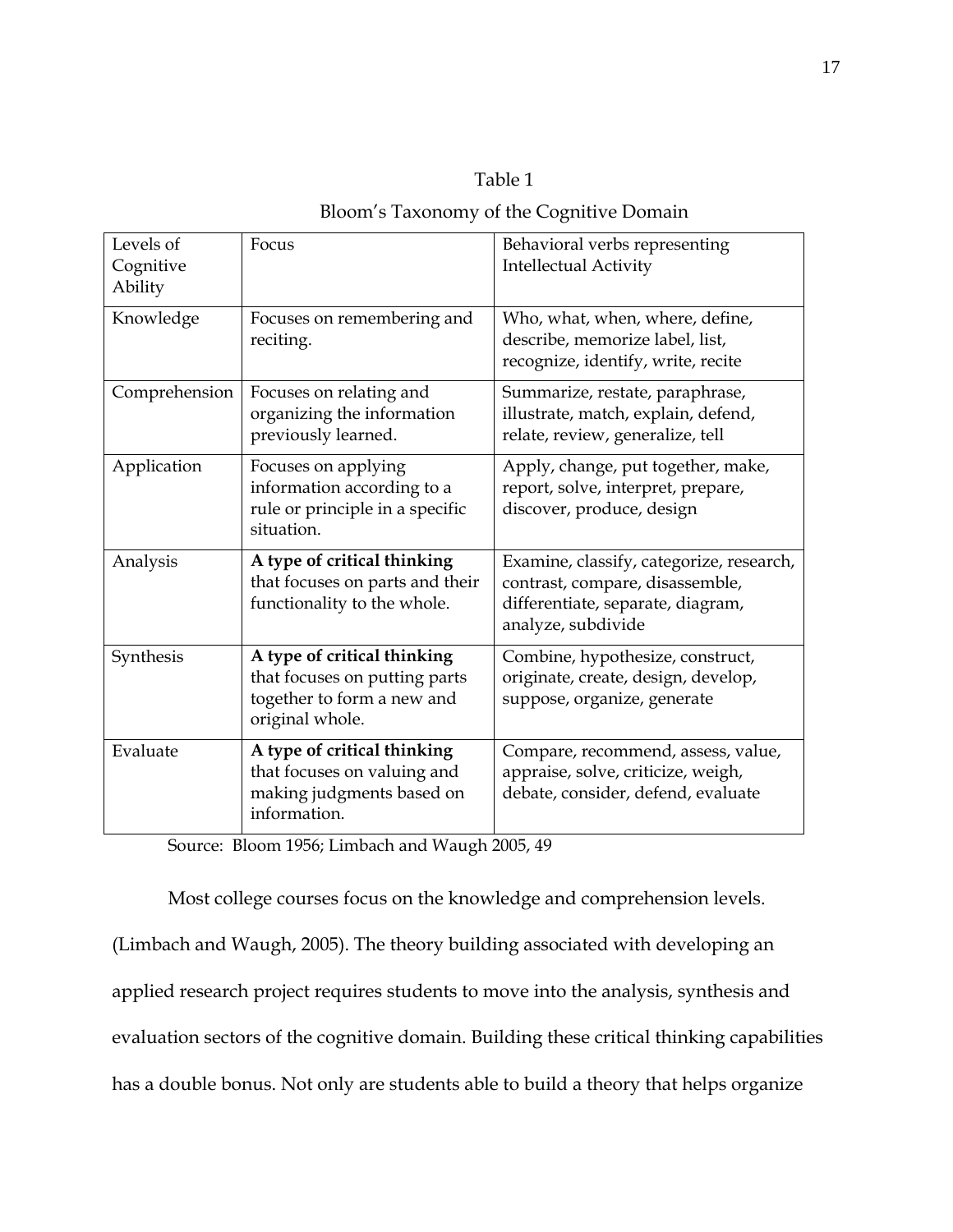their research project; they leave the course with stronger critical thinking skills. Skills they are able to put to use in their roles as practicing public administrators.

## **Capstone Project**

 $\overline{a}$ 

Texas State MPA students learn to build these tools as they prepare to write their Applied Research Project (ARP). The ARP is written in a two-course sequence. The first class (POSI 5335 Problems in Research Methodology) $^9$  $^9$  is a research methods class that emphasizes conceptual elements of research. Students are required to find their topic, specify a research purpose, write a literature review (find the hotel rooms), construct a conceptual framework (build their theory), operationalize the conceptual framework (use the theory to direct empirical investigation or lay out the details of the map). These requirements become components of a prospectus they present orally to the class<sup>[10](#page-17-1)</sup>. In the oral presentation of the prospectus they are required to share their research purpose and construct the two conceptual framework tables that are akin to the tangible maps discussed earlier. The first table links their conceptual framework to the literature and the second table operationalizes the conceptual framework.

In this class we distinguish between larger theories like those identified by Lowery and Evans (2004). Larger theories are like the hotel rooms. Students visit these rooms as they do their literature review.[11](#page-17-2) They also gain the *knowledge* and

<span id="page-17-0"></span><sup>&</sup>lt;sup>9</sup> See [http://uweb.txstate.edu/~ps07/sy35fa99.htm](http://uweb.txstate.edu/%7Eps07/sy35fa99.htm) for the syllabus of POSI 5335 Problems in Research Methodology.

<span id="page-17-1"></span><sup>&</sup>lt;sup>10</sup> See [http://uweb.txstate.edu/~ps07/prospectus1.htm](http://uweb.txstate.edu/%7Eps07/prospectus1.htm) for the prospectus requirements.

<span id="page-17-2"></span><sup>&</sup>lt;sup>11</sup> The students use another tool (*Step by Step* notebook) grounded in Dewey's pragmatism to write their initial literature review. See Shields (2004b) for more information.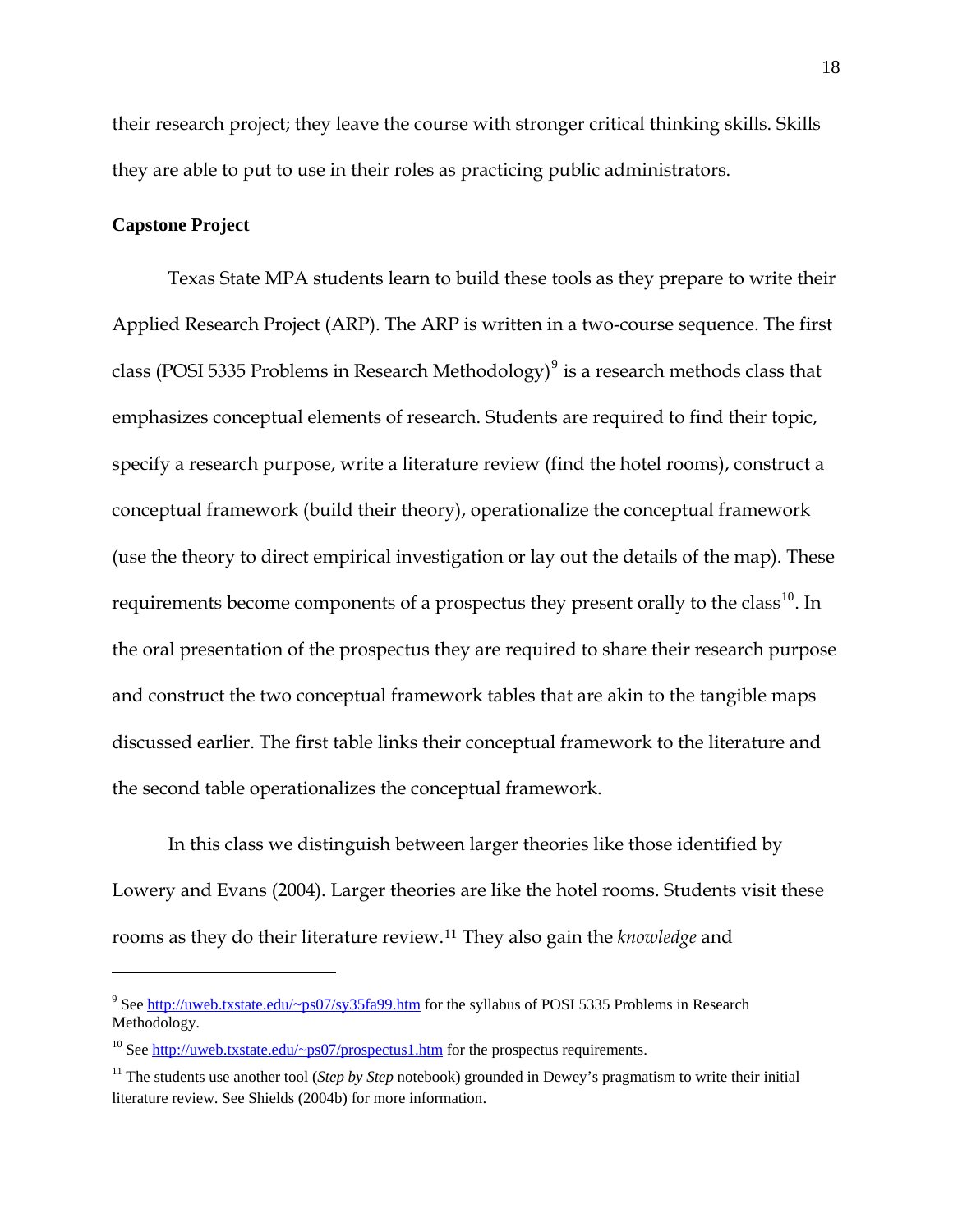*comprehension* (Bloom's 1<sup>st</sup> and 2<sup>nd</sup> levels of cognitive ability) about the problem while they do their literature review. Only after they have a fairly sophisticated understanding of the problematic situation, can they move to the *analysis* and *synthesis* stages necessary to build a theory or conceptual framework. Students are also encouraged to use their practical experience to more fully understand the problem. The movement from finding a research topic to building a framework involves, "Read, Write, Think, Connect to Experience" (Shields 1998).

The early stages of the literature review are devoted to reading and taking notes (or Read, Write) – critical thinking involves moving from mastery of the material (Bloom's *comprehension*) to an ability to "examine, classify categorize…combine, hypothesize, construct" the theory (Bloom's *analysis* and *synthesis*). Generally the practitioner students choose an initial problematic situation from their world of work (management or policy). Ideally, the reading is related to their experience. Students often *apply* (another of Bloom's levels of cognitive ability) the readings to their experience as they move into *analysis*, *synthesis* and *evaluation* modes of critical thinking necessary for theory development.

In the second course (POSI 5397 Applied Research Project)<sup>[12](#page-18-0)</sup>, the students act independently. They are expected to submit a written prospectus (with the purpose statement and conceptual framework tables included), collect, organize and analyze the

<span id="page-18-0"></span><sup>&</sup>lt;sup>12</sup> See [http://uweb.txstate.edu/~ps07/sy97fa99.htm](http://uweb.txstate.edu/%7Eps07/sy97fa99.htm) for information on POSI 5397 Applied Research Project.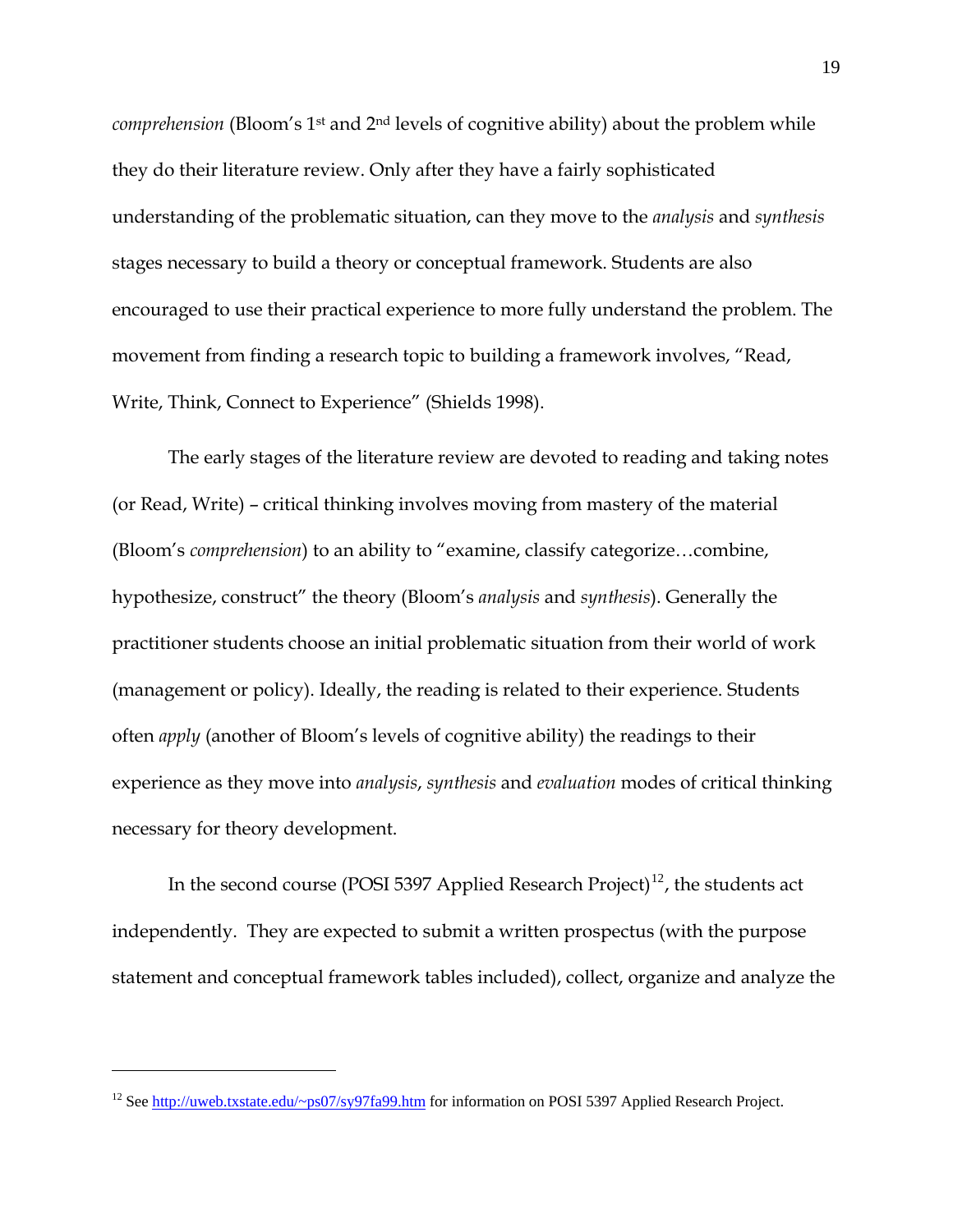data, write and finally defend their paper in an oral examination $13$ . The conceptual framework and operationalization tables are also included in the final Applied Research Project (literature and methodology chapters). The conceptual framework tables are equivalent to the tangible maps that can be seen and touched.

## **Philosophic Approach to Theory**

 $\overline{a}$ 

 Dewey, James and Pierce did not specifically address the mechanics of social science/administrative science research. In his 1964 book, *The Conduct of Inquiry*, Abraham Kaplan applied many of the ideas of the classical pragmatists to social science research and methodology. Kaplan's (1964) sense of methodology incorporates a logicin-use that focuses on the "problem at hand" and carefully considers conceptual aspects of empirical research. $^{14}$  $^{14}$  $^{14}$ 

 Kaplan also maintains that the traditional "hypothetico-deductive" method of inquiry associated with behavioral science methodology (and logical empiricism) is problematic because "most of the important incidents in the drama of science are enacted behind the scenes" (Kaplan 1964,10). Kaplan views theory as too often in the "shadowy background" or "ghostly in appearance." How can one work with a ghostly tool? Conceptual elements of methodology should be "exposed to sunlight" (perhaps made more tangible). (Kaplan 1964, 268). Dewey describes this phase of methodology

<span id="page-19-0"></span> $13$  After the prospectus receives faculty approval, it is submitted to our Institutional Review Board

<span id="page-19-1"></span><sup>&</sup>lt;sup>14</sup> His *Conduct of Inquiry* is considered a classic in methodology and draws heavily from Dewey's (1938) *Logic*: *The Theory of Inquiry*. In the preface, Kaplan (1964, xv) gives explicit credit to John Dewey, William James and Charles Sanders Peirce.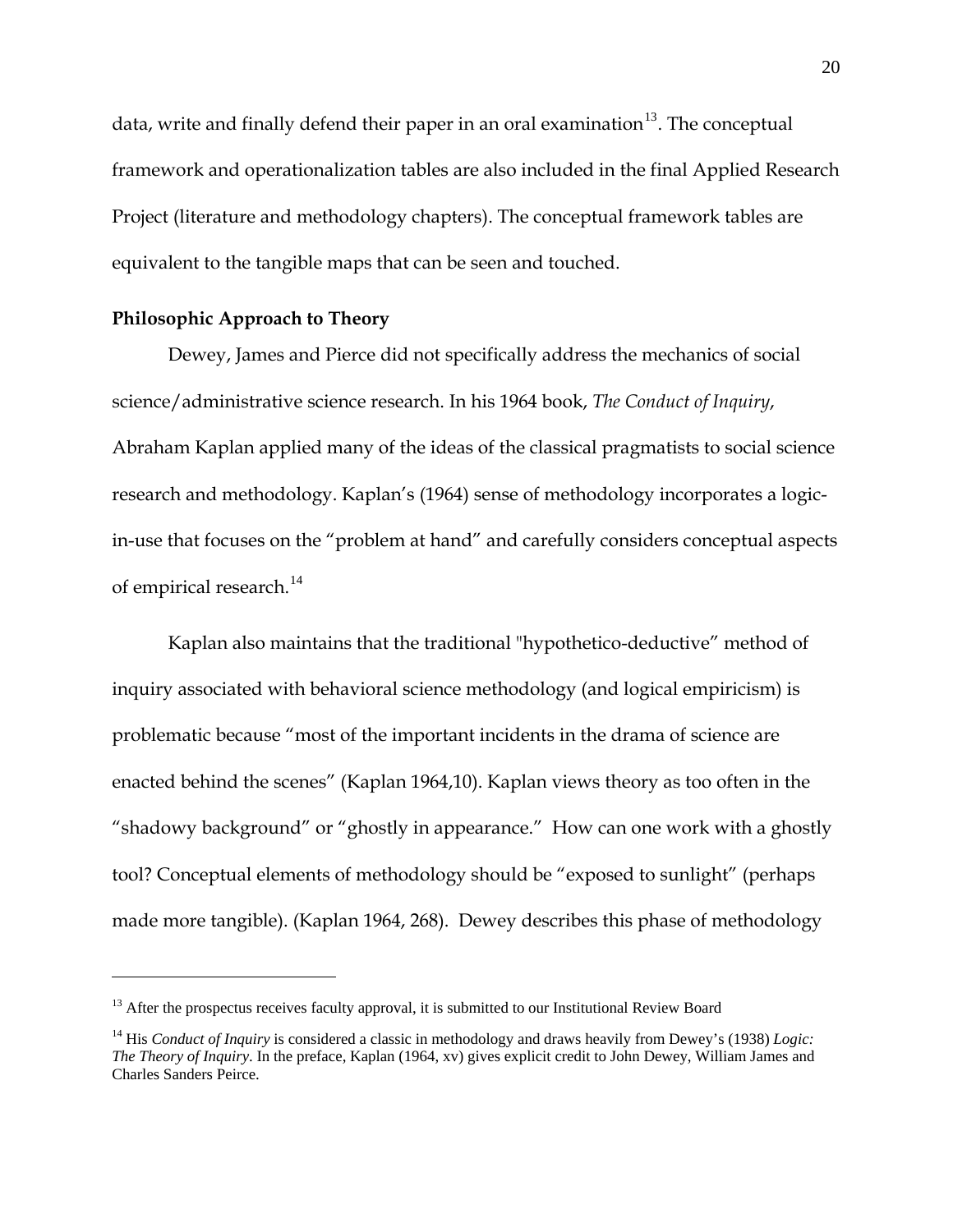as the "twilight zone of inquiry" (Dewey 1916, 174). The logic-in-use of Dewey and Kaplan emphasizes the "behind the scenes" elements of inquiry such as procedures for forming concepts and hypotheses (Kaplan 1964, 23). The "behind the scenes" elements of inquiry can and should be "exposed to the sunlight." This was also a "behind the scenes" element in Franklin & Ebdon's (2005) Wheels of Science and Practice.

## **Theory and Practice**

 $\overline{a}$ 

 One of the unique aspects of Dewey and Kaplan's approach is the extraordinarily tight connection between theory and practice<sup>[15](#page-20-0)</sup>. Theory is used to organize exploration of the problem at hand. Dewey and Kaplan's key insight is that without the problem there would be no need for theory. Conceptual frameworks are connected to outcomes or problem resolution because they aid in making judgment. Theory includes the "logical instruments" of reaching judgment (Dewey 1938, 283). Dewey's common sense approach to theory and empirical inquiry has appeal to concrete, practice oriented, student /practitioners. It also gives them a new appreciation of the role and function of theory in management and policy.

 It should be noted that the focus of this paper is the tangible frameworks that guide data collection. Because micro-conceptual frameworks are applied to the problem at hand they guide data collection and interpretation. Thus these frameworks guide the most practical, mechanical, elements of empirical inquiry. For example questionnaire design, interview questions and content analysis coding sheets should be guided by

<span id="page-20-0"></span><sup>&</sup>lt;sup>15</sup> See Dede 2004 for additional discussion of how MPA Programs use Dewey to bridge the theory/practice nexus.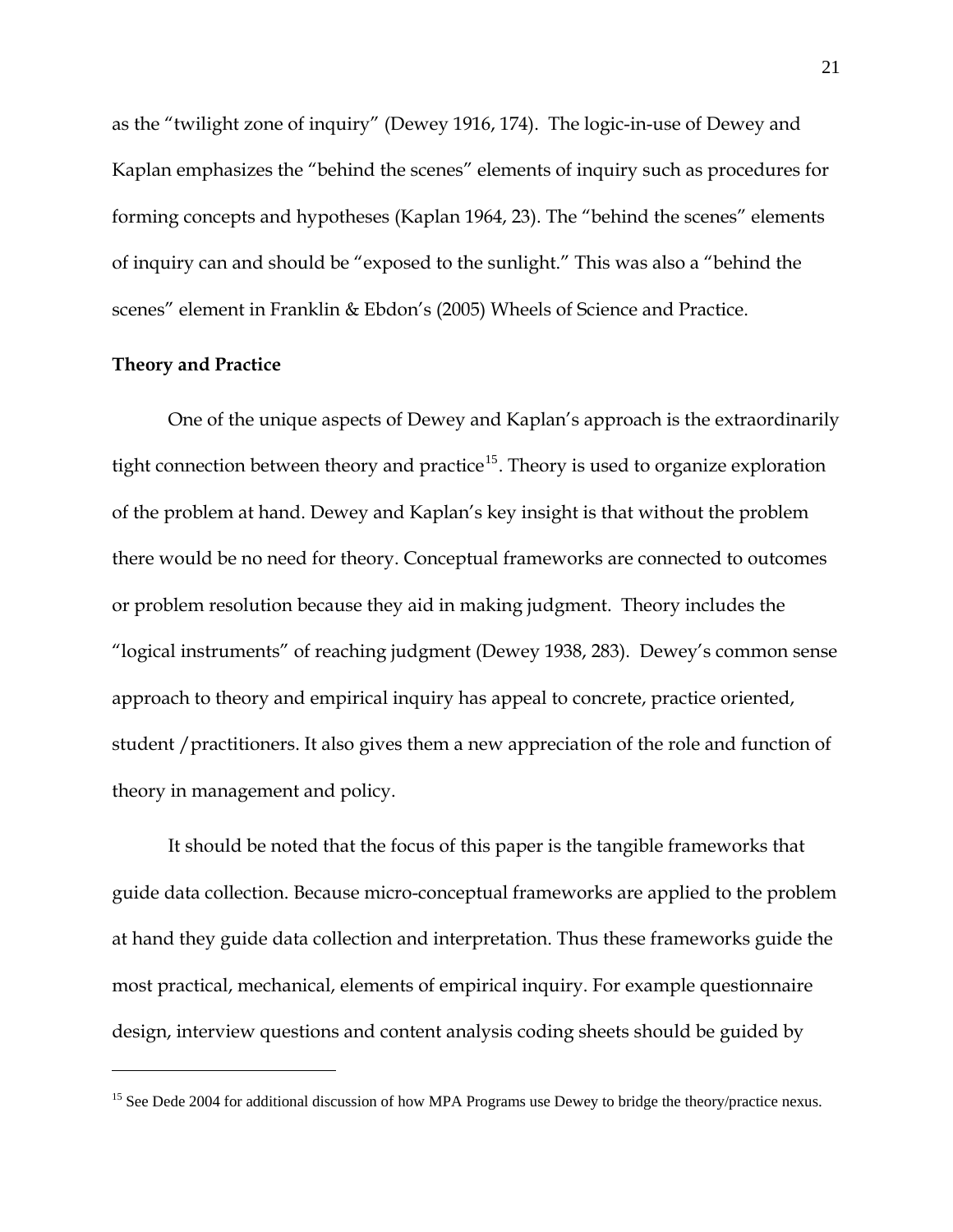theory. Choice of statistical tests as well as variable construction should be guided by theory. In the process, theory is connected to data collection and interpretation. Kaplan (1964, 268) points out that

every theory serves, in part, as a research directive. Theory is useful because it guides the collection of data and their subsequent analysis, by showing us beforehand where the data are to be fitted, and what we are to make of them when we get them.... Without a theory, however provisional or loosely formulated, there is only a miscellany of observations, having no significance.

For Kaplan and Dewey theory emerges as a tool to address an immediate

practical problem and is most evident in the collecting, organizing and interpreting of empirical evidence (both qualitative and quantitative). Theory enables analysis and synthesis because its structure provides a big picture and a little picture simultaneously. [16](#page-21-0)

 Concepts and theories have a role in inquiry as "prescriptions for organizing the materials of experience so as to be able to go about our business" (Kaplan 1964, 46). A theory conforms to the facts and it is a way of looking at the facts. "Theory must fit God's world, but in an important sense it creates a world of its own" (Kaplan 1964, 309).

 The student's choice of the conceptual framework (which tool?) is directed by the nature of the problem. But how do micro conceptual frameworks help organize the observed world and connect it to the research problem? Dewey points out that, "problems are constantly changing and therefore require conceptual tools which must

<span id="page-21-0"></span><sup>&</sup>lt;sup>16</sup> The connection between Dewey, Kaplan and the philosophical underpinnings of these courses is more fully developed in Shields (1998) "Philosophy of Science" and Shields (2003) "Pragmatic teaching philosophy."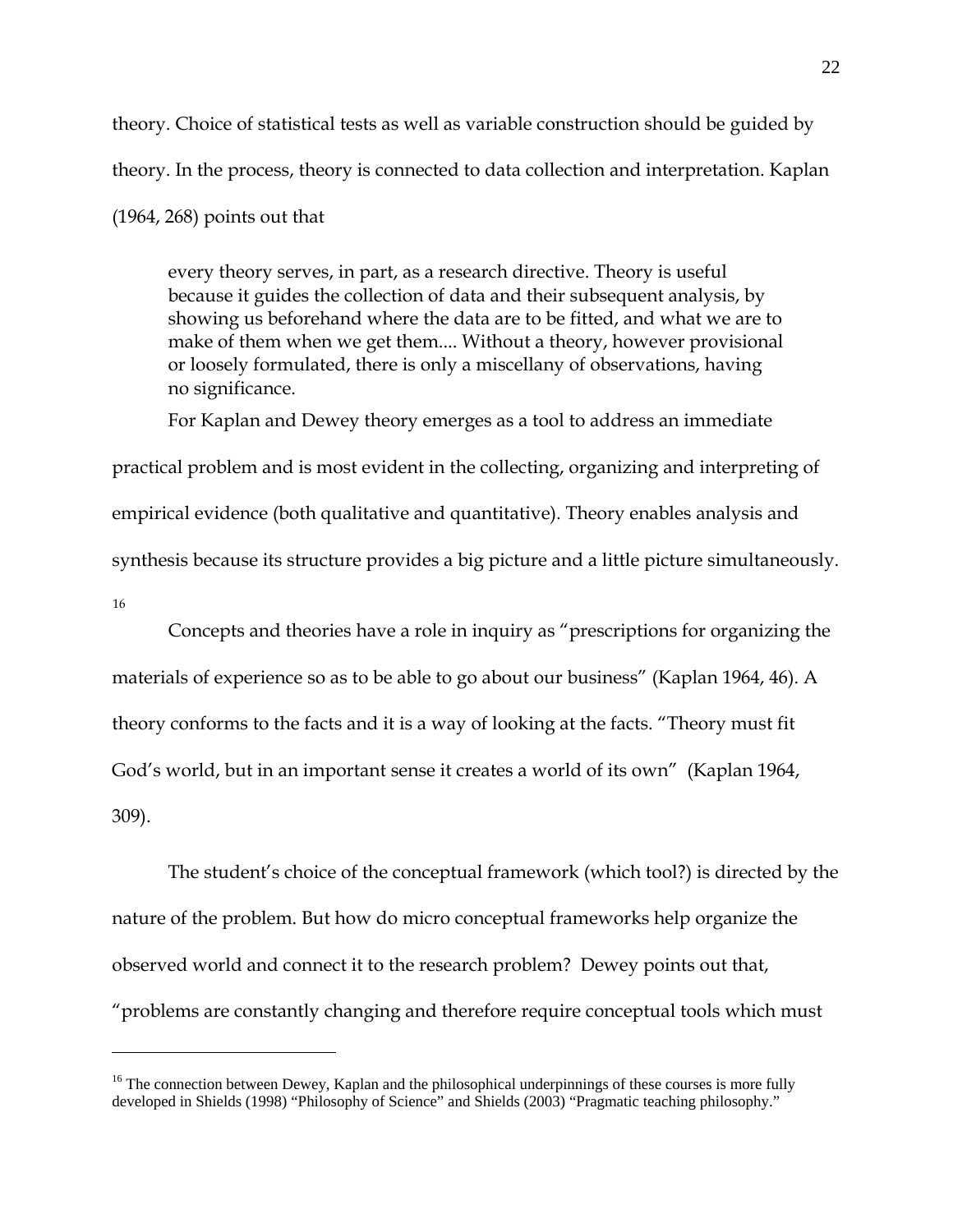be constantly refashioned to meet the new demands" (Flowers and Murphy 1977, 812). Hence, there are two kinds of tools (micro frameworks), ones that can be pulled out of the tool box (ready made) and those that must be created. When students engage in empirical research, they must first identify a problem and then search for a theory or tool to help connect the problem to observed data. When a conceptual framework already exists students must be able to recognize it. If there is no ready-made framework, they must build their own.

 This approach emphasizes the connective function of theory. Theoretical frameworks help students connect forward into the problem and give direction on how to collect and analyze data. They also have a connective function backward to the literature and larger theoretical frameworks (i.e., economic theory, organization theory, decision theory, critical theory, systems theory) identified by Lowery & Evans (2004) and Raadschelders (2005)). Students are expected to justify their framework by connecting it to the scholarly literature (or an existing PA framework).

 A literature review enables the student to get to know their topic, connect the larger literature to their work experience and refine the research question or problem. The literature review may also reveal where previous inquiry has stopped. Using Bloom's taxonomy the literature review ensures that the student has *knowledge* and *comprehension* of the subject matter. These levels of cognition are necessary before the *analysis* and *synthesis* of recognizing and building a conceptual framework can occur. Conceptual frameworks are built upon the premise and practice of a careful, thoughtful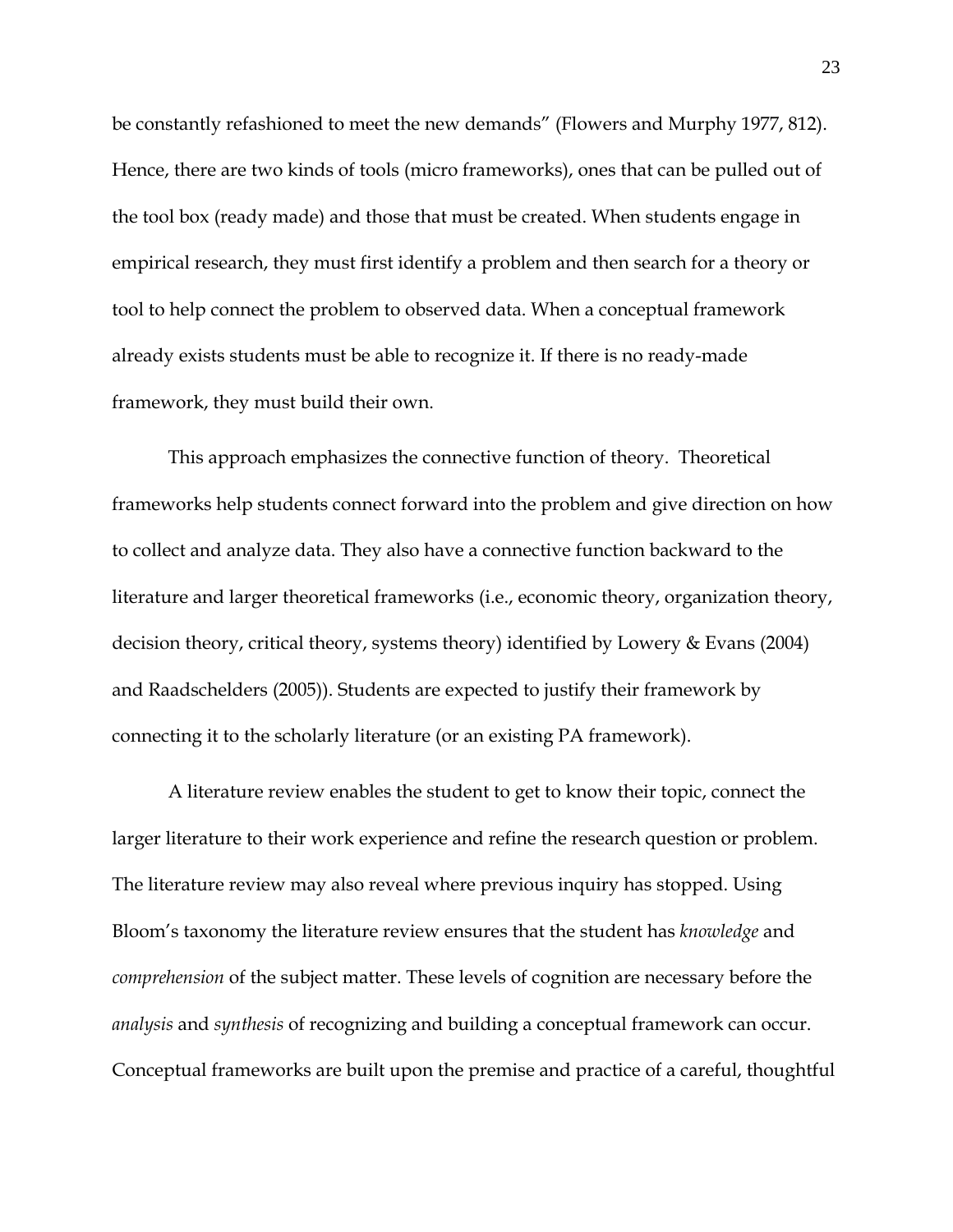and reflective review of the literature. Students are thus expected to draw upon the wisdom and insights of the literature and their experience to develop a plan or map to guide their inquiry. The authors of the literature become part of ther "community of inquiry."[17](#page-23-0)

#### **Classifying and Nesting Micro Frameworks**

 $\overline{a}$ 

The two-course sequence described earlier emerged as a way to address problems with student papers identified in the 1980s. The papers were often unfocused and disjoint. They lacked conceptual coherence. The two-course sequence was designed to remedy this problem.

After the new two-course sequence was added students found our demand for conceptual coherence especially challenging. Using the ideas of Dewey and Kaplan we addressed the student concerns by developing a typology of conceptual frameworks (See Table 2). In other words, there were different types of frameworks for different types of problematic situations. The frameworks are linked to research purpose, question, method and statistical technique. It should be noted that the research question/purpose is akin to Dewey's "problematic situation." The method and statistical techniques apply the scientific attitude. Once the typology of frameworks was developed, we were more concrete in our discussion and better able to help students develop their theoretical tools. This is an example of how classical pragmatism, through

<span id="page-23-0"></span><sup>&</sup>lt;sup>17</sup> Students quite often contact scholars in their literature reviews. Most students are pleased that the scholars are so willing to answer their questions and discuss the topic.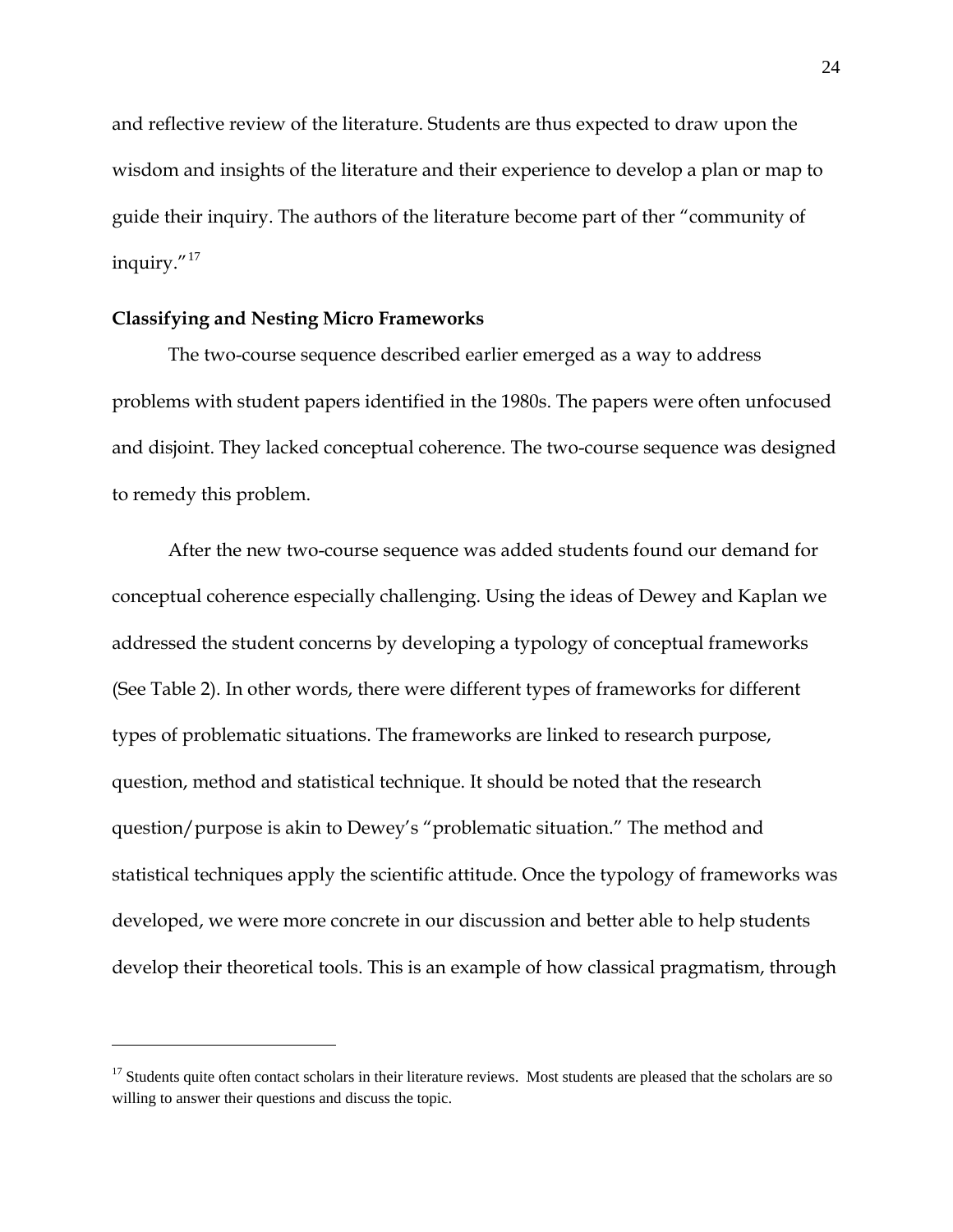devices like the typology of conceptual frameworks, provides a meta theory that can unite the compartmentalization identified by Raadschelders (2005).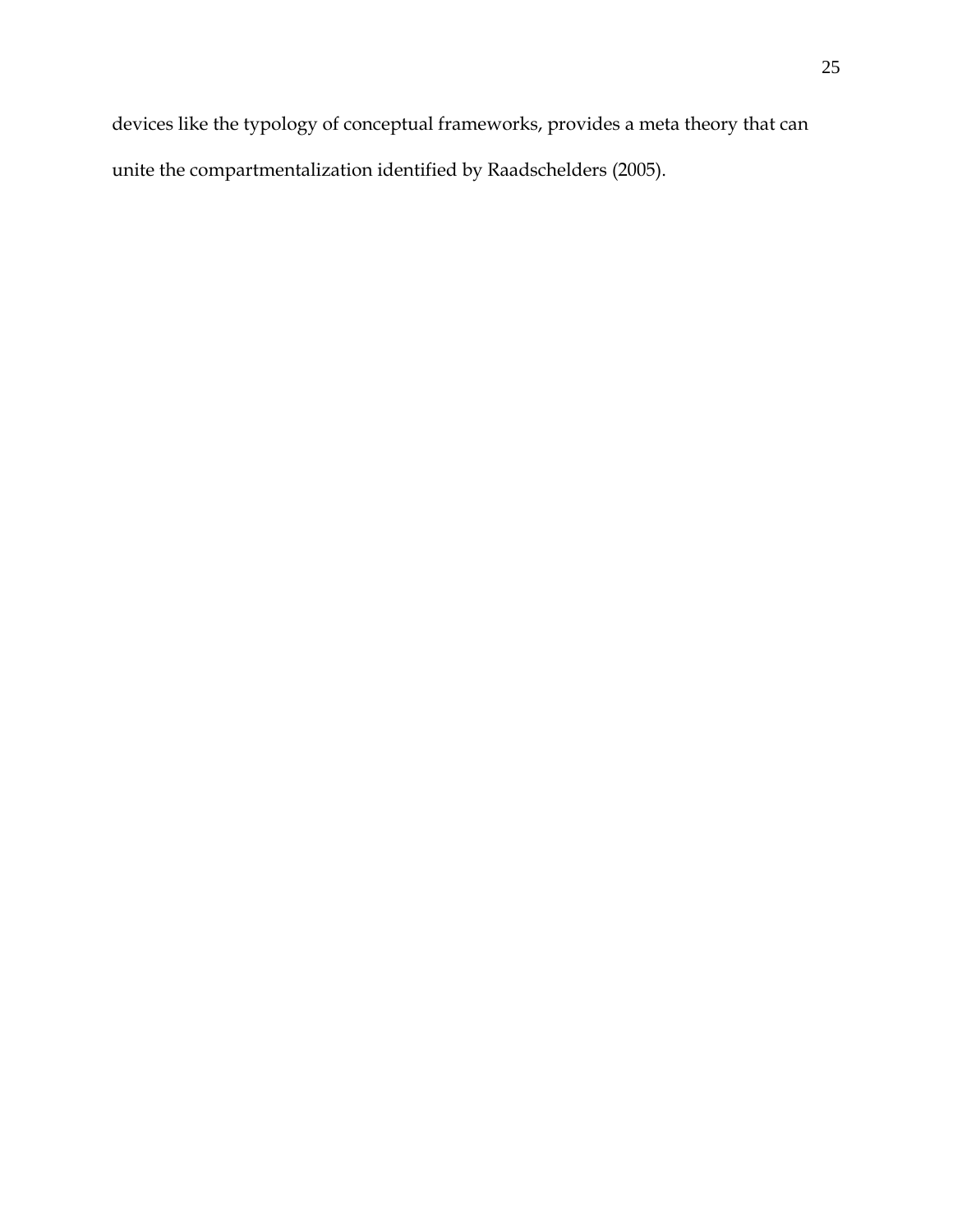## **Table 2**

# **Classifying Micro-Conceptual Frameworks[18](#page-25-0)**

| Research           | Research                                                                                              | Micro-                              | Research                                                                                                                                  | Statistical                                                                                                               |
|--------------------|-------------------------------------------------------------------------------------------------------|-------------------------------------|-------------------------------------------------------------------------------------------------------------------------------------------|---------------------------------------------------------------------------------------------------------------------------|
| purpose<br>(1)     | Question<br>(2)                                                                                       | Conceptual<br>Framework             | Technique/<br>Method                                                                                                                      | Techniques                                                                                                                |
|                    |                                                                                                       | (3)                                 | (4)                                                                                                                                       | (5)                                                                                                                       |
| Exploration        | <b>Anything Goes</b><br>What, When,<br>Where, Why,<br>Who, How, or<br>any combination<br>of the above | Working<br><b>Hypotheses</b>        | Usually qualitative<br>techniques: field<br>research, structured<br>interviews, focus<br>groups, document/<br>archival record<br>analysis | Qualitative evidence<br>may not be<br>statistical<br>But anything goes<br>Any type of<br>statistical analysis<br>possible |
| Description        | What                                                                                                  | Descriptive<br>categories           | Survey and content<br>analysis                                                                                                            | Simple descriptive<br>statistics: Mean<br>median, mode<br>frequency<br>distribution,<br>percentages, t-<br>statistics     |
| Gauging            | How close is<br>process/policy<br>to an ideal or<br>standard?<br>How can x be<br>improved?            | Practical<br><b>Ideal Type</b>      | Case study, survey,<br>content analysis,<br>document analysis,<br>structured interviews                                                   | Simple descriptive<br>statistics: Mean<br>median, mode<br>frequency<br>distribution,<br>percentages, t-<br>statistics     |
| Decision<br>making | What is the best<br>decision?<br>Which<br>approach?                                                   | Models of<br>Operations<br>Research | Cost Benefit analysis,<br><b>Cost Effectiveness</b><br>Analysis, linear<br>programming,<br>decision tree, etc.                            | Quantitative<br>techniques of<br><b>Operations Research</b>                                                               |
| Explanation        |                                                                                                       | Formal<br>Hypothesis                | Usually Quantitative,<br>Experimental and<br>quasi experimental                                                                           | t-statistics,<br>correlation, Chi-<br>Square, analysis of                                                                 |

<span id="page-25-0"></span><sup>18</sup> This table appears in an earlier *J-PAE* article Shields (2002).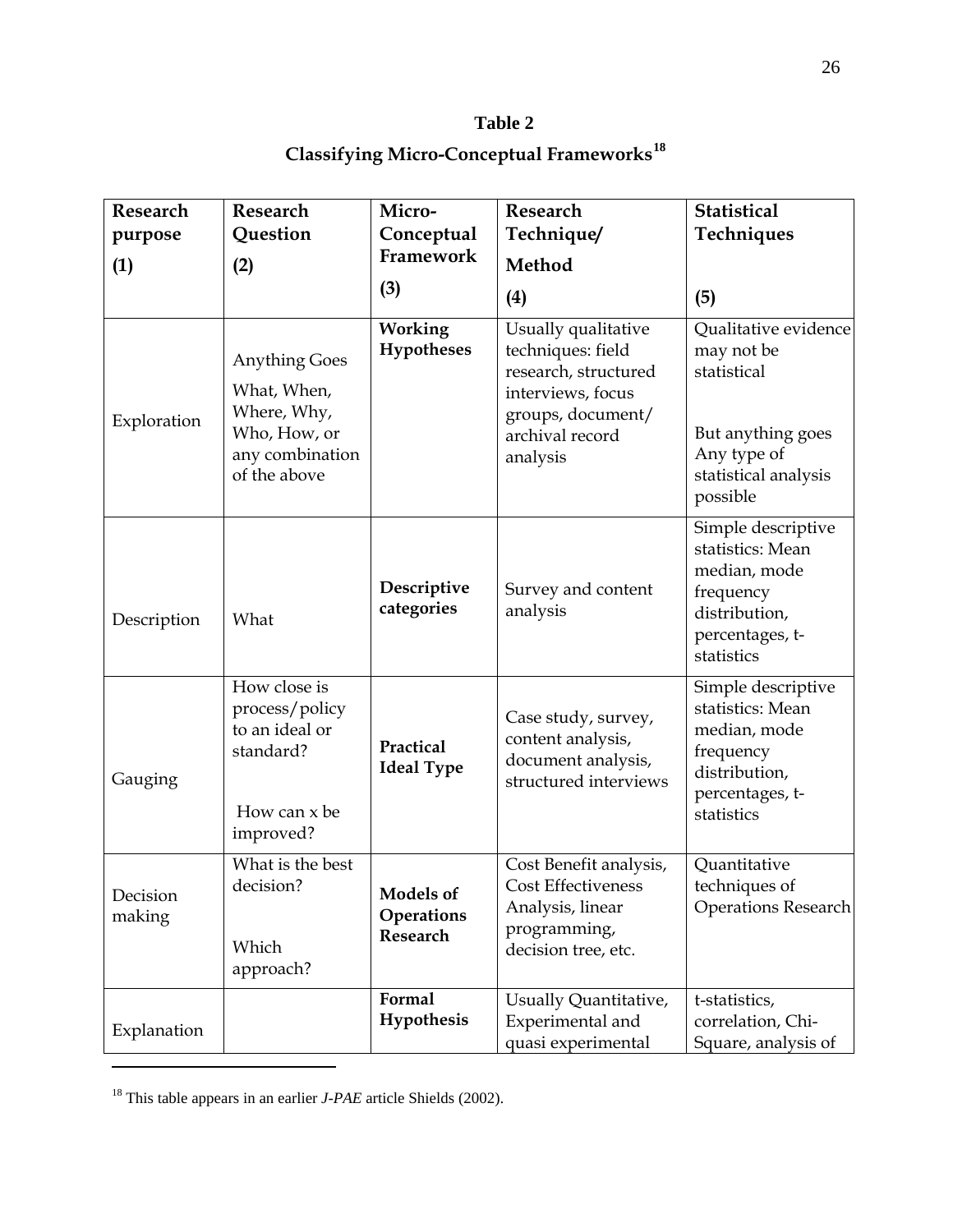| Why | design, Survey,        | variance, simple and |
|-----|------------------------|----------------------|
|     | existing data analysis | multiple regression  |
|     |                        |                      |

 The conceptual framework column is the centerpiece of Table 2. It connects forward and backward in the inquiry process. Before a framework is chosen students must specify a problematic situation that can be converted to one of the five research purposes – exploration, description, gauging, decision-making or explanation. When the "purpose" is determined the choice of framework is clear (e.g. students doing exploratory research develop working hypotheses while students doing gauging research use the practical idea type model). After the type of framework is determined, the intellectually challenging work of building a framework begins. The challenge is less if they have a good literature review (and have learned about frameworks in class lectures and assignments).

The conceptual framework tables the students are required to construct link to their research purpose. Thus the nature of the research purpose (problematic situation) directs the type of framework built or found and used. Requiring students to construct these tables has led to both better Applied Research Projects and have made the projects easier to supervise (James's – labor saving contrivance).

 Ideally the required "conceptual framework table" connects column 1 (research purpose) and column 3 (micro-conceptual framework) of Table 2. The operationalization table dictates the specifics of the methodology. The required "operationalization table" connects column 3 (micro-conceptual framework) and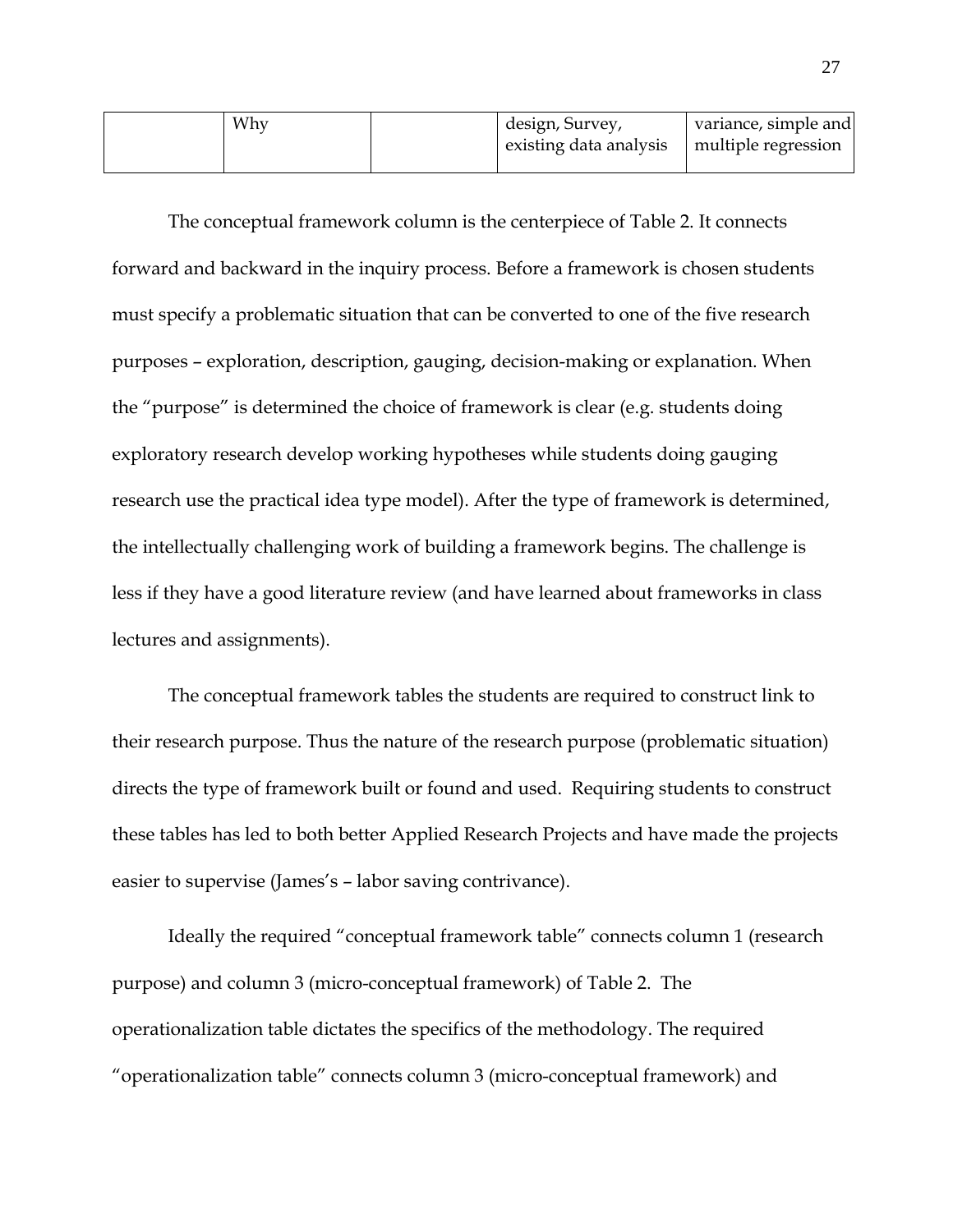column 4 (research technique/methodology) and sometimes column 5 (statistics). Hence, theory or the conceptual framework is the centerpiece of all applied research projects. Once we are satisfied with the operationalization table, it is clear how the ARP will be organized and consistent supervision does not require as William James would note a good memory.

 Without the knowledge that they would be required to develop and present a conceptual framework and operationalization table, students usually avoid the challenging critical thinking necessary to conceptualize. Both tables present unique challenges, The conceptual framework table requires theorizing. In the operationalization table, students are expected to show how their conceptual framework moves from the abstract to measurement and modes of evidence collection. In other words, they move to the real world of public administration practice.

The typology of Table 2 unites the Wheel of Practice and the Wheel of Science (Franklin & Ebdon). The problematic situation determines where one will fall in the typology. It is probably true that practitioner's problematic situations usually fall in the first four categories (exploration, description, gauging and decision-making). Academics may more often lie in the explanation section. Nevertheless, both can have problematic situations arise that can fall almost anywhere on the typology.

## **Quantitative/Qualitative**

With this framework the debate between quantitative and qualitative methodology dissolves. Both techniques are included because the problematic situation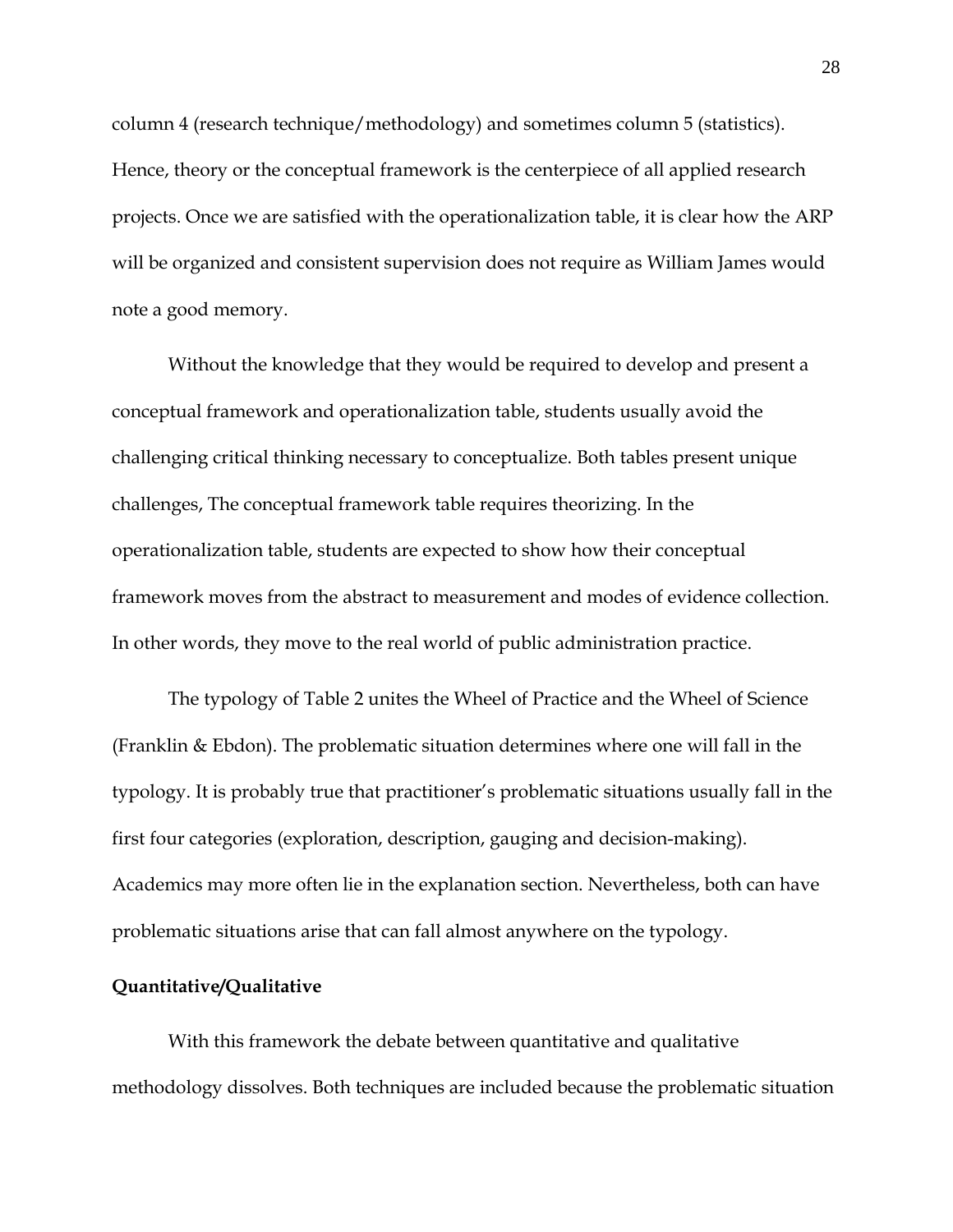dictates the types of data and methodology needed for problem resolution. The quantitative component are usually linked to problems that can be classified as explanation and decision-making. Here the ideas of logical positivism and operations research make sense. On the other hand, if the goal is to evaluate the effectiveness of a particular program's processes – qualitative methods of case study would be most appropriate. Further, many problematic situations require multiple data sources. Triangulation falls out naturally as the way to collect data. Some mixture of quantitative and quantitative data is often necessary to address their research purposes (problematic situation).

## **A Few Examples**

 $\overline{a}$ 

 It should be noted that these frameworks are developed to deal with the complexity of real world problems. Research questions are not answered with a simple yes or no. For example, Rachael Jeffers (2003) wanted to better understand the nature of development sprawl and study the attitudes of city managers toward sprawl. After extensive reading and reflection on her experiences with city managers<sup>[19](#page-28-0)</sup>, she focused the investigation by examining how sprawl influenced city finance and service provision, annexation policy and regional government policies. Because her research was preliminary, she developed three working hypotheses (and a series of subhypotheses) that were categorized by the criteria above. She used the working hypotheses to develop her questionnaire items.

<span id="page-28-0"></span><sup>&</sup>lt;sup>19</sup> Rachael works for the Texas Municipal League. She interacts daily with Texas City Managers.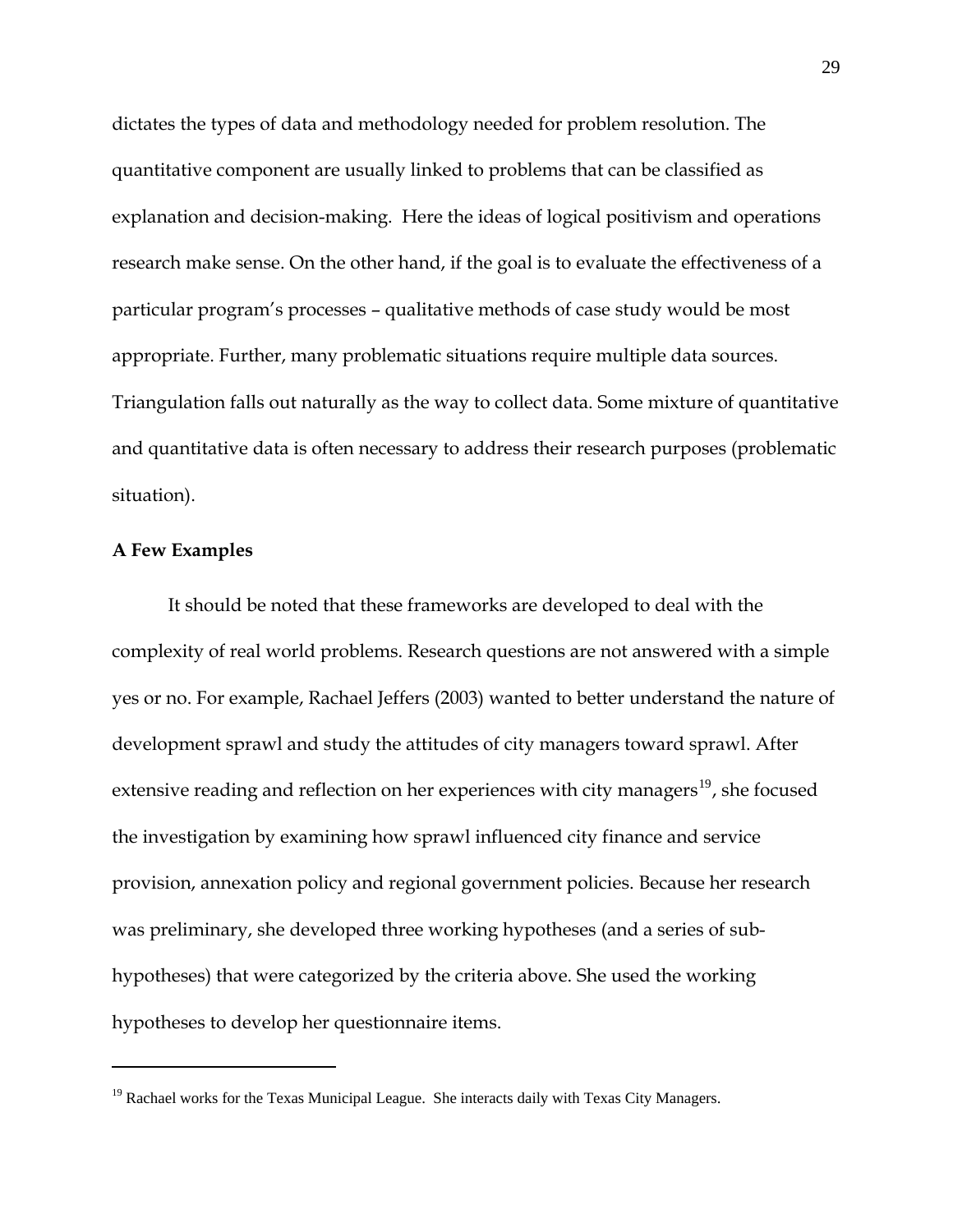Valerie LaCour Francois (2004) was asked by her supervisor to analyze the City of Austin's employee grievance procedures. She was expected to make recommendations to improve the current system. Valerie used a practical ideal type framework to identify key components of grievance procedures found in the literature. That way she could compare the existing system with a standard developed from the literature using case study techniques (similar to Franklin & Ebdon's (2005) best practice). She used interviews, surveys and analyzed grievance procedure documents. Interview and survey questions corresponded to the elements of her practical ideal type framework. Recommendations were easy to organize and fell out naturally from the practical ideal type framework.

Keiji Shirota (2003), a young accountant, was interested in investigating how public finance officials in local government assessed the Government Accounting Standards Board (GASB) new reporting requirements (as summarized in *Statement 34).* He used categories (adequacy and accountability, usefulness, accuracy of representation and cost of implementation) as the basis of his empirical investigation (source of his survey questions). $^{20}$  $^{20}$  $^{20}$ 

#### **Conclusion**

 $\overline{a}$ 

Does the Texas State MPA Program approach to scholarly research address the Bolton and Stolcis (2003) concern? Probably not – it cannot change the reward system in

<span id="page-29-0"></span> $20$  Unfortunately, the nature of an empirical capstone project limits size and scope of the research questions that our students investigate. Many of the most interesting questions require time, skills and effort well beyond the expectations of the class. We always keep in mind the goal of graduation and finding a manageable topic as the student focus on their research question/purpose.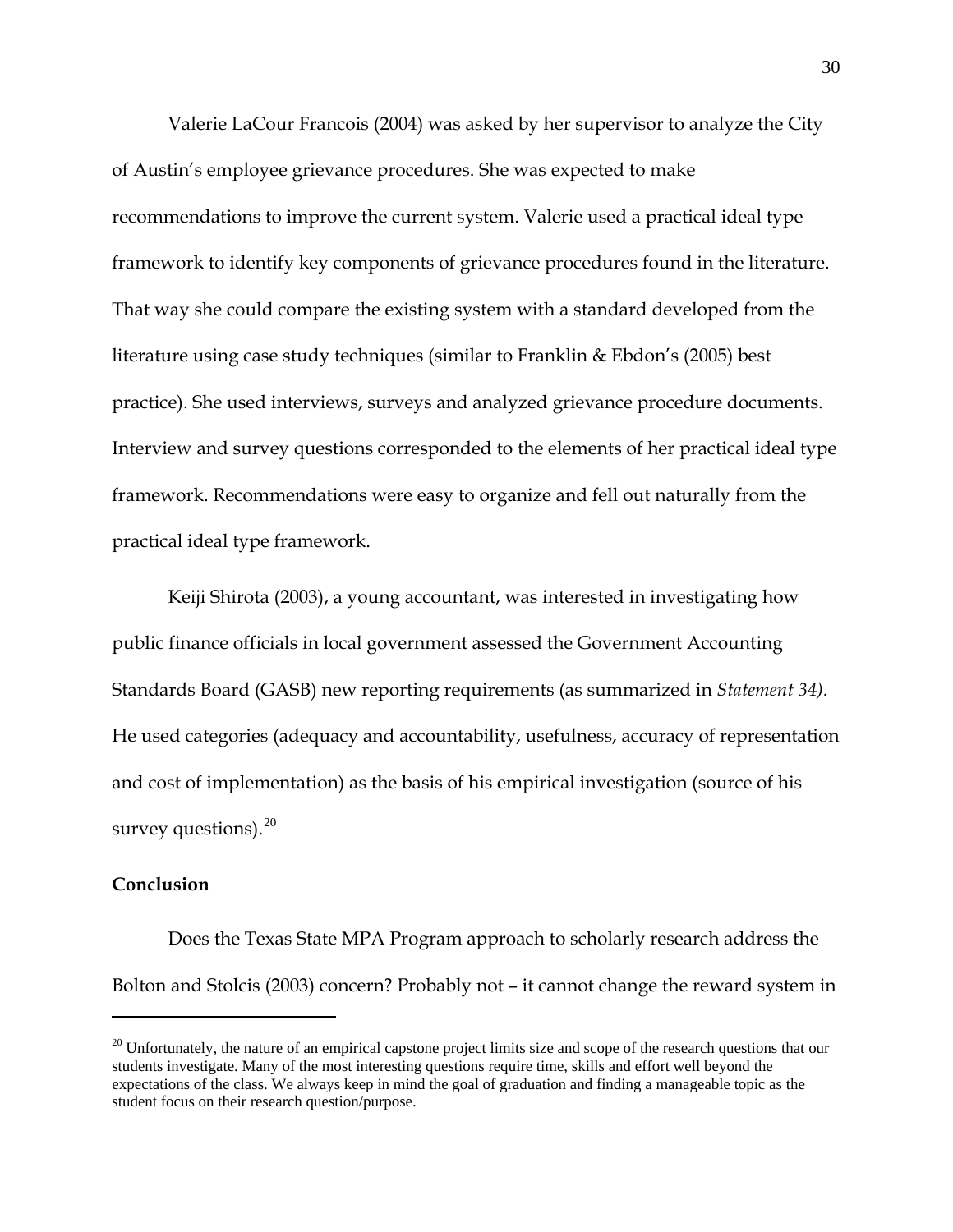academia. It does, however, address some of the issues. It provides a framework to view where different kinds of research fit. It helps future practitioners be better consumers of academic research. It demonstrates the practical usefulness of theory both as a tool to address practical problems and as a way to builds critical thinking skills that can last a career. *The interface of academia and practice can be endlessly fertile.* 

A few weeks after I began this paper, I got an email from a former student. He wanted to express his thanks and to explain how the Texas State ARP had influenced his work as a public administrator. It is obvious he uses the "theory as tool" notion of the conceptual framework (or structure as he calls it) to be a more effective administrator.

Also, a few months after my long awaited graduation from your MPA program, I was promoted to a senior position within our community outreach and government affairs department at Houston METRO. We are extremely busy right now but I enjoy the challenge of it all. Thanks to my MPA training, I sometimes drive my coworkers crazy with my extensive project planning; my action plans often look like mini applied research projects. *I guess I have a need to be very thorough, and I can be a stickler for structure.* But I think that it may come down to the fact that I do enjoy writing. *I have embraced my non-linear nature, but I've also learned to recognize and appreciate the necessary framework in everything that I do*. I've always been struck by how bureaucrats come up with goals or strategies without looking at the big picture. I now realize that this is precisely what makes the field of public administration very interesting, especially for those who, like me, enjoy public service.

#### **REFERENCES**

- Bennis, Warren and James O'Toole. 2005. How business schools lost their way. *Harvard Business Review* May, 1-10.
- Bolton, Michael and Gregory Stolcis. 2003. Ties that do not bind: Musings on the specious relevance of academic research. *Public Administration Review* 63(5): 626-630.

Dewey, John. 1938. *Logic: The Theory of Inquiry.* New York: Holt, Rinehart and Winston.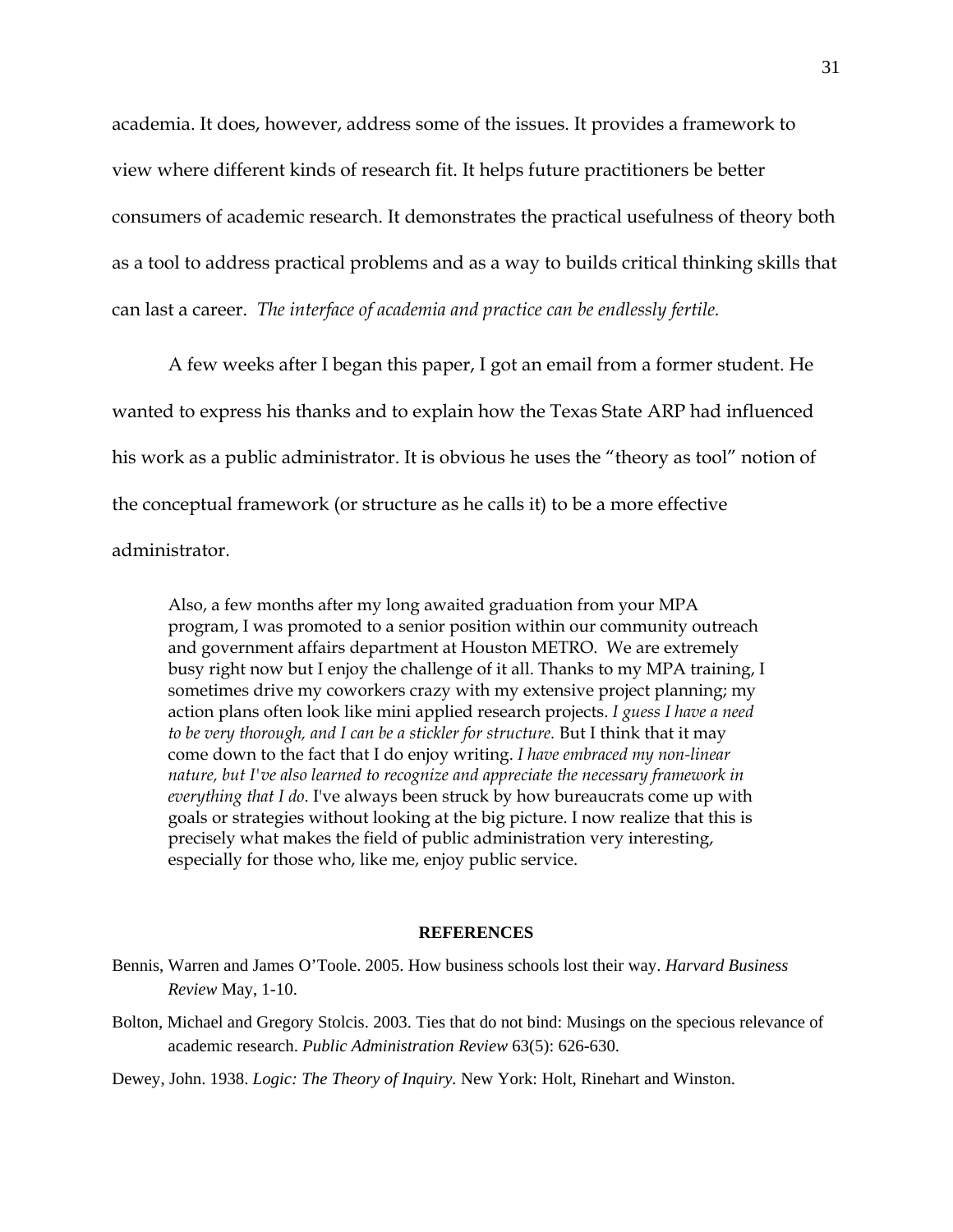Dewey, John. 1916. *Democracy and Education*. New York: Macmillan Co.

- Evans, Karen. 2000 Reclaiming John Dewey: Democracy, inquiry, pragmatism and public management. *Administration & Society* 32(4): 308-328.
- Evans, Karen. 2005. Upgrade or a different animal altogether? Why old pragmatism better informs public management and new pragmatism misses the point. *Administration & Society* 37(2):248-255.
- Flower, Elizabeth. and Murphy, M. G. 1977. *A History of Philosophy in America.* New York: Capricorn Books.
- Francois, Valarie. 2004. An assessment of grievance procedures in Austin and large Texas city governments. Applied Research Project, Texas State University. Available on line at <http://ecommons.txstate.edu/arp/17/> .
- Franklin, Aimee and Carol Ebdon. 2005. Practical experience: Building bridges between science and practice. *Administrative Theory and Praxis* 27(4): 628-649.

Hickman, Larry. J. 1990. *Dewey's Pragmatic Technology.* Bloomington, IN: Indiana University Press.

- James, William. 1959. *Essays in pragmatism*. New York: Hafner Publishing Co.
- James, William. 1907. *Pragmatism: a New Name for Some Old Ways of Thinking.* Cambridge, MA: The Riverside Press.
- Jeffers, Rachael. 2003. Development Sprawl in Texas. Applied Research Project, Texas State University. Available on line at http://ecommons.txstate.edu/arp/46/.
- Kaplan, Abraham. 1964. *The Conduct of Inquiry: Methodology for Behavioral Science.* Scranton, PA: Chandler Publishing Co.
- Lowery, Daniel and Karen Evans. 2004. The Iron Cage of Methodology: The vicious circle of means limiting ends limiting means… *Administration and Society* 36(3): 306-327.
- Meier, Kenneth. 2005. Public administration and the myth of positivism: The antichrist's view. *Administrative Theory and Praxis* 27(4).
- Miller, Hugh. 2005. Residues of foundationalism in classic pragmatism. *Administration & Society* 37(3): 360-374.
- Raadschelders, Jos. 2005. Government and public administration: Challenges to and need for connecting knowledge. *Administrative Theory and Praxis* 27(3): 602-627.
- Seigfried, Charlene H. 1996. *Pragmatism and Feminism: Reweaving the social fabric*. Chicago: University of Chicago Press.
- Shields. Patricia M. 2004. Step by Step: Building a Research Paper. Stillwater, OK: New Forums Press. <http://www.newforums.com/>
- Shields, Patricia M. 2004. Classical pragmatism: Engaging practitioner experience. *Administration & Society* 36(3): 351-361.
- Shields, Patricia M. 2005. Classical pragmatism does NOT need an upgrade: Lessons for public administration. *Administration & Society* 37(4): 504-518.